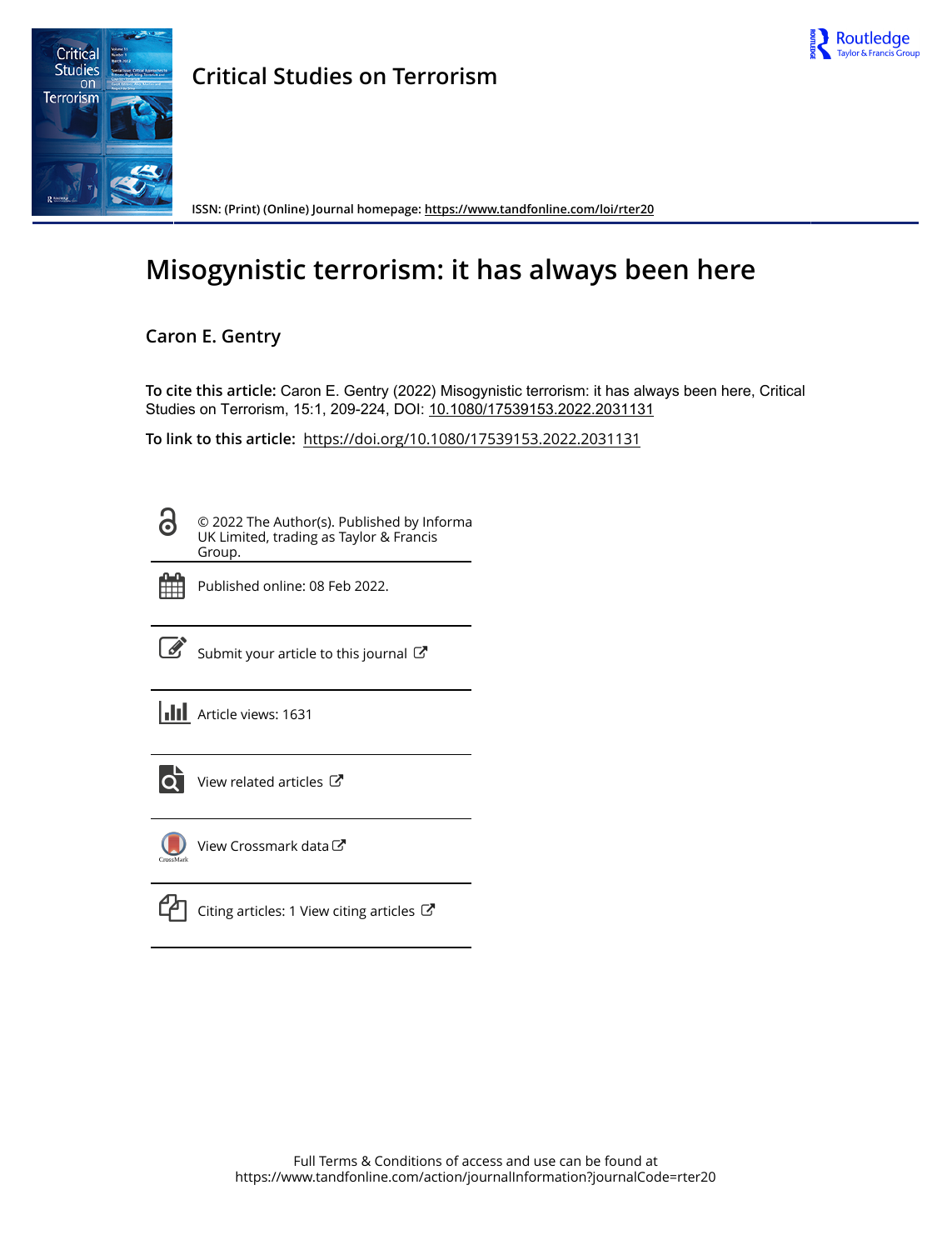**a** OPEN ACCESS **a** Check for updates

Routledge Taylor & Francis Group

## **Misogynistic terrorism: it has always been here**

#### Caron E. Gentry

Faculty of Arts, Design, and Social Sciences, Northumbria University, Newcastle upon Tyne, UK

#### **ABSTRACT**

Anti-semitism, racism, pro-life beliefs, and extreme Christian ideology have long been acknowledged to be a feature in far-right terrorist violence in the United States. However, what has been less acknowledged is the underpinning element of misogyny. This paper aims to reflect on why this is. First, it looks at the chronological trajectory of "common-couple violence" to "patriarchal terrorism" to "misogynistic terrorism." Even though scholarship on this form of terrorism can be traced back to the 1970s, mainstream Terrorism Studies has never fully engaged with the idea. This is echoed in a recent assertion that misogyny and violence against women is not political and therefore not terrorism. Second, this paper aims to demonstrate that this lack of engagement works in tandem with the bare minimum of acknowledgement of misogyny in the far-right. Explicitly, it argues that it is hard to see misogyny in a largely patriarchal and masculinist system. This is even more important today with the rise of Incels and the manosphere, especially in how these support the US's flirtation with Trump's misogynist and racist driven neo-fascism.

#### **KEYWORDS**

Misogyny; violence; far-right; incels; christian identity

#### **Introduction**

Donald Trump may no longer be President, but the United States' flirtation with fascism is not over. The storming of the Capitol on 6 January 2021 as part of the rising tide of farright violence, voter suppression, the weakening of Roe vs. Wade, and continued police violence against the Black community point to continued ills within the US system. This essay will look at one of these ills: misogynistic violence. While most people might associate violence targeting women with Incels, this paper will argue that far-right violence in the US, particularly the violence associated with the Christian Identity movement, has always been misogynist and that Terrorism Studies, existing within the gendered and racialised structures of which IR and academia more generally (Vitalis [2015](#page-16-0); Anievas, Manchanda, and Shilliam [2014;](#page-13-0) and Tuhiwai; Smith [2012\)](#page-16-1), fails to acknowledge the intersection of misogyny and race.

<span id="page-1-2"></span><span id="page-1-1"></span><span id="page-1-0"></span>Misogyny, as defined by Kate Manne ([2018](#page-15-0)), is the policing force that upholds patriarchy, ensuring that (particular) women and girls conform to the normative order. Infractions are punished in some way; this may be visible and overt, or it may be more nefarious. The treatment of Hillary Rodham Clinton following Benghazi or of being accused of running a paedeophile ring out of a pizza parlour are such examples.

**CONTACT** Caron E. Gentry **CO** CARON.GENTRY@NORTHUMBRIA.AC.UK

© 2022 The Author(s). Published by Informa UK Limited, trading as Taylor & Francis Group.

This is an Open Access article distributed under the terms of the Creative Commons Attribution License (http://creativecommons.org/ licenses/by/4.0/), which permits unrestricted use, distribution, and reproduction in any medium, provided the original work is properly cited.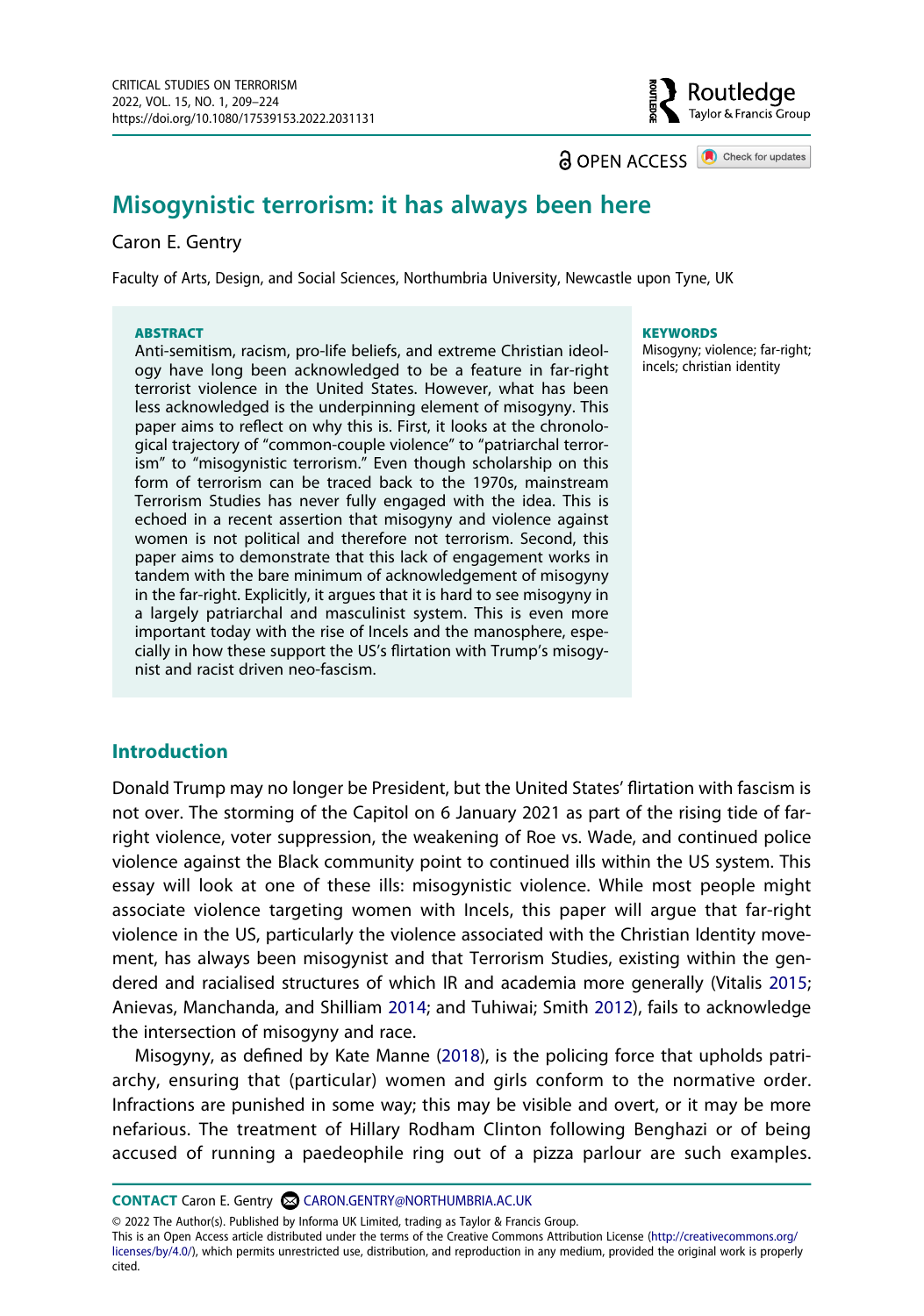<span id="page-2-1"></span><span id="page-2-0"></span>Another might be the online, misogynoir<sup>1</sup> abuse MP Dianne Abbot faced in the 2017 UK General Election. As one of the (black, female) leaders of the Labour Party, she received more online abuse than any other female politician (Elgot [2017](#page-14-0)) – thereby becoming an example of "misogynoir" (Bailey and Trudy [2018\)](#page-13-2), or the specific form of hatred Black women face. By their very nature, misogyny and patriarchy are *political*: misogyny supports patriarchy as an order that shapes political institutions, laws, social and cultural norms, and what kind of privilege and access to power (most) women (do not) have. Yet, Terrorism Studies, with its focus on *political* violence, resists seeing misogyny as an important ideological, political force, which is, frankly, perplexing, if not just brutishly ignorant.

<span id="page-2-5"></span>In *Disordered Violence* (2020), I outline that the major Terrorism Studies journals have never published on "patriarchal terrorism" or its subsequent related terms and rarely acknowledge feminism, women, and gender outside of quantitative variables or to register surprise that women are ever involved in terrorism (Gentry [2020,](#page-14-1) 89, 165). Simply put, this indicates to me, at least, that Terrorism Studies has a gender problem: whether this is continual surprise over women's participation in terrorism, even though women have participated in most forms of modern terrorism (Gentry and Sjoberg [2015](#page-14-2); Gentry [2019\)](#page-14-3); or whether it is about the targeted, ideological violence that women face, the subject of this reflection.

<span id="page-2-7"></span><span id="page-2-6"></span><span id="page-2-4"></span><span id="page-2-2"></span>More often than not, Terrorism Studies coheres to the same problem Cynthia Enloe ([1990](#page-14-4)) identified as "womenandchildren," which is the collapsing of two groups of people into naïve innocents (typically during wartime) to manipulate support for (military/violent) action. Equally, it has long had a Western exceptionalism problem. These combine in the inability or resistance to see misogyny and its related violence that targets women as a political ideology (Hoffman, Ware, and Shapiro [2020\)](#page-15-1). Additionally, as I have explored misogynistic terrorism over the past few years, I have been asked why the counterterrorism community should care about misogyny. This question makes it seem as if the counter-terrorism community cannot remember its own (manipulative) justification for the War on Terror: to protect Afghan women. Still, of course, one must remember that women in the West are not at risk (written with tongue firmly in cheek, yet see Pinker [2011;](#page-15-2) Hudson et al. [2012](#page-15-3) for why women in the West do not face any significant threat to their personal security): instead, it is Afghan women who are the targets of (brown men's) misogyny (see Shepherd [2006](#page-16-2); see also Gentry [2017](#page-14-5); Mutua [2001\)](#page-15-4). Perhaps, then, Terrorism Studies does not have a blind spot to all misogyny, only to the (white) kind that exists in the West.

<span id="page-2-9"></span><span id="page-2-8"></span><span id="page-2-3"></span>However, white, Western misogyny has always been part and parcel of far-right extremism in the United States, including such groups as the KKK, the Order, Aryan Nations, and groups that make up the Christian Identity movement. The ideology of these groups was easy to identify as racist, nationalist, and as adoptive of fundamental Christianity. While not mentioned or paid attention to, misogyny always featured in these groups, driving such violence as abortion clinic bombings and assassinations of abortion clinic doctors, all of which encompass and support an element of white supremacist thinking which has received considerable attention lately, that of "replacement theory." Therefore, this paper will show how misogyny has been overlooked in the American far-right and why these groups have always exemplified "misogynistic terrorism."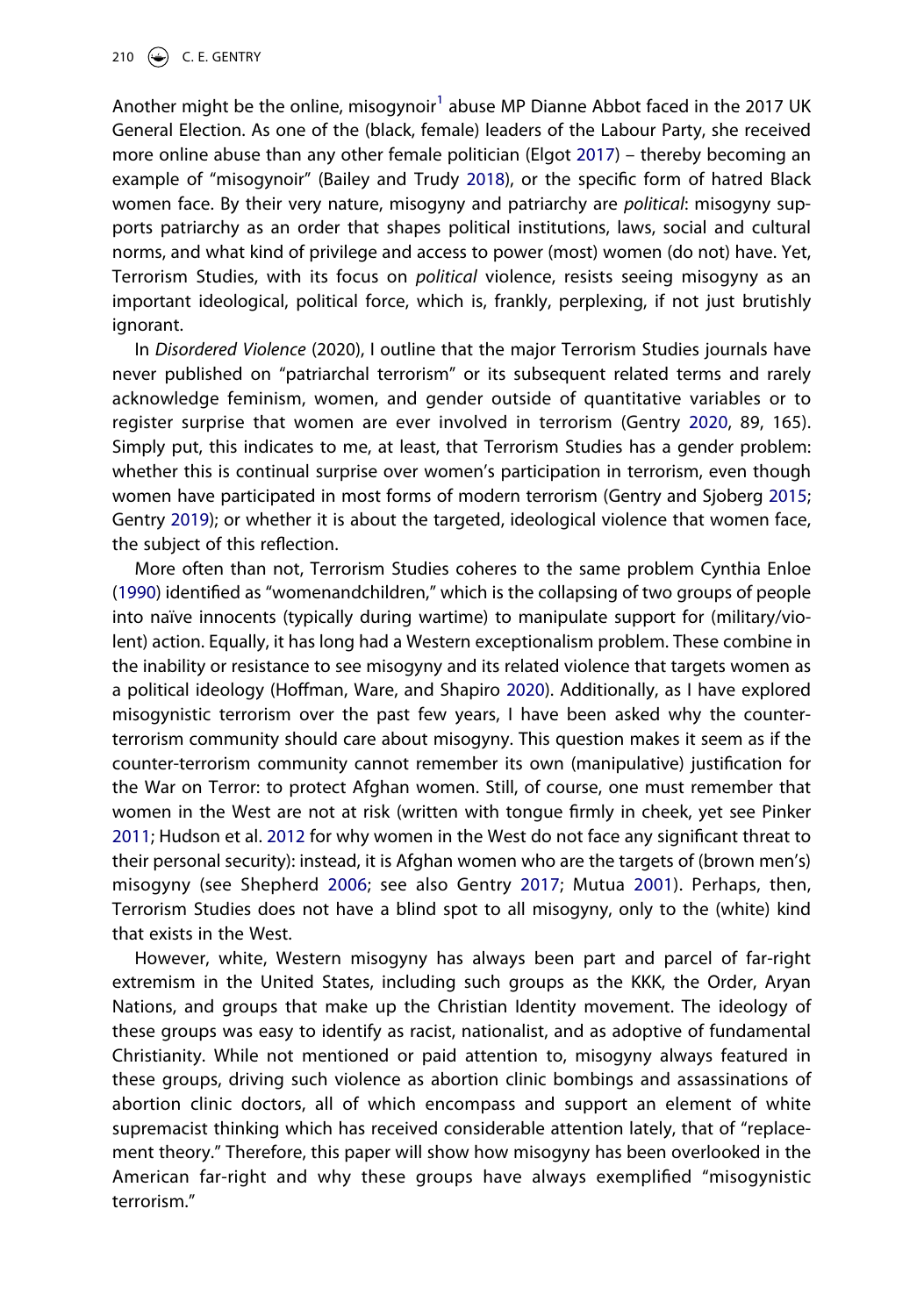#### **Killing women is not political**

<span id="page-3-6"></span>In *Disordered Violence* (2020), I term misogynistic terrorism as the latest discursive iteration of a body of scholarship to see violence against women as political and driven by ideology. This may not encompass all violence against women, but it is a somewhat hyperbolic demand to recognise women's pervasive vulnerability – particularly to men and to the men that know them. Employing hyperbole is not without risks – of securitising women, which invites the government further into the bedroom and such invitations never end well for women, the LGBTQI+ community, or for ethnic minorities (see Sjoberg [2015\)](#page-16-3) – this hyperbolic exploration is still a worthy endeavour as it exposes and challenges the gendered and racialised logic of Western notions of terrorism. Terrorism Studies relies upon masculinised, civilisational, and racialised narratives to establish white Westerners, particularly states and their agents, as the users of legitimate, moral, and rational violence. In looking at misogynistic terrorism and its relationship to Incel and far-right violence, the finger points back at those who are exceptionalised, white, Western men (see Gentry [2020,](#page-14-1) 187).

<span id="page-3-1"></span>Looking at violence against women as political initially began with Dobas and Dobash ([1979](#page-14-6)); Dobash and Dobash [\(1984\)](#page-14-7), when they argued that domestic abuse was different from criminal violence. At the time, criminal violence was seen as a public act that was quite random, rarely following a pattern of behaviour. However, Dobash and Dobash ([1984](#page-14-7)) found that domestic violence was cyclical, targeting a specific person, namely, the woman partner, and used to control said woman. According to them, abusive men "are deeply embedded in the existing intentions of male aggressors and these in turn are shaped and legitimated by a wider socio-cultural context of patriarchal domination" (Dobash and Dobash [1984,](#page-14-7) 286–7). In later work, they (Dobash and Dobash [1993](#page-14-8)) began to link domestic violence with other forms of violence against women, including rape and sexual violence. In 1995, Michael Johnson specifically termed this cyclical pattern of controlling abuse as "patriarchal terrorism." He was the first to directly connect widely accepted elements of the terrorism definition with this form of violence, which "has the advantage of keeping the focus on the perpetrator and of keeping our attention on the systematic, intentional nature of this form of violence" (Johnson [1995,](#page-15-5) 284).

<span id="page-3-3"></span><span id="page-3-2"></span>In this case, the use of violence is a way of controlling women to uphold patriarchal conservative norms of nuclear family and traditional gender roles, especially enforcing women's submission. Later work then calls this form of violence "intimate terrorism" as it recognises that both men and women employ violence as a means of intimidation and dominance and both men and women can be perpetrators and victims of it. These scholars accept that patriarchy teaches all people to accept violence and hierarchy as solutions to problems, thus teaching all people the utility of violence (Kevan and Archer [2004;](#page-15-6) see also Anderson [2008](#page-13-3); Gradinariu [2007;](#page-15-7) Dobash and Dobash [2004\)](#page-14-9).

<span id="page-3-5"></span><span id="page-3-4"></span><span id="page-3-0"></span>More recent work began to expand this term outside of the domestic space by looking at how women face a range of violences outside of the home as well. Rachel Pain ([2014](#page-15-8)) picks up on how the War on Terror was partially justified by violence against women in Afghanistan, an "everyday" form of terrorism in the midst of the War on Terror. She parallels this with how women in the West faced gender-based violence too, if only in different ways. Pain ([2014](#page-15-8)) also notes how this implicates Western men in perpetrating violence normally viewed, in a biased, neo-Orientalist perspective, as perpetrated by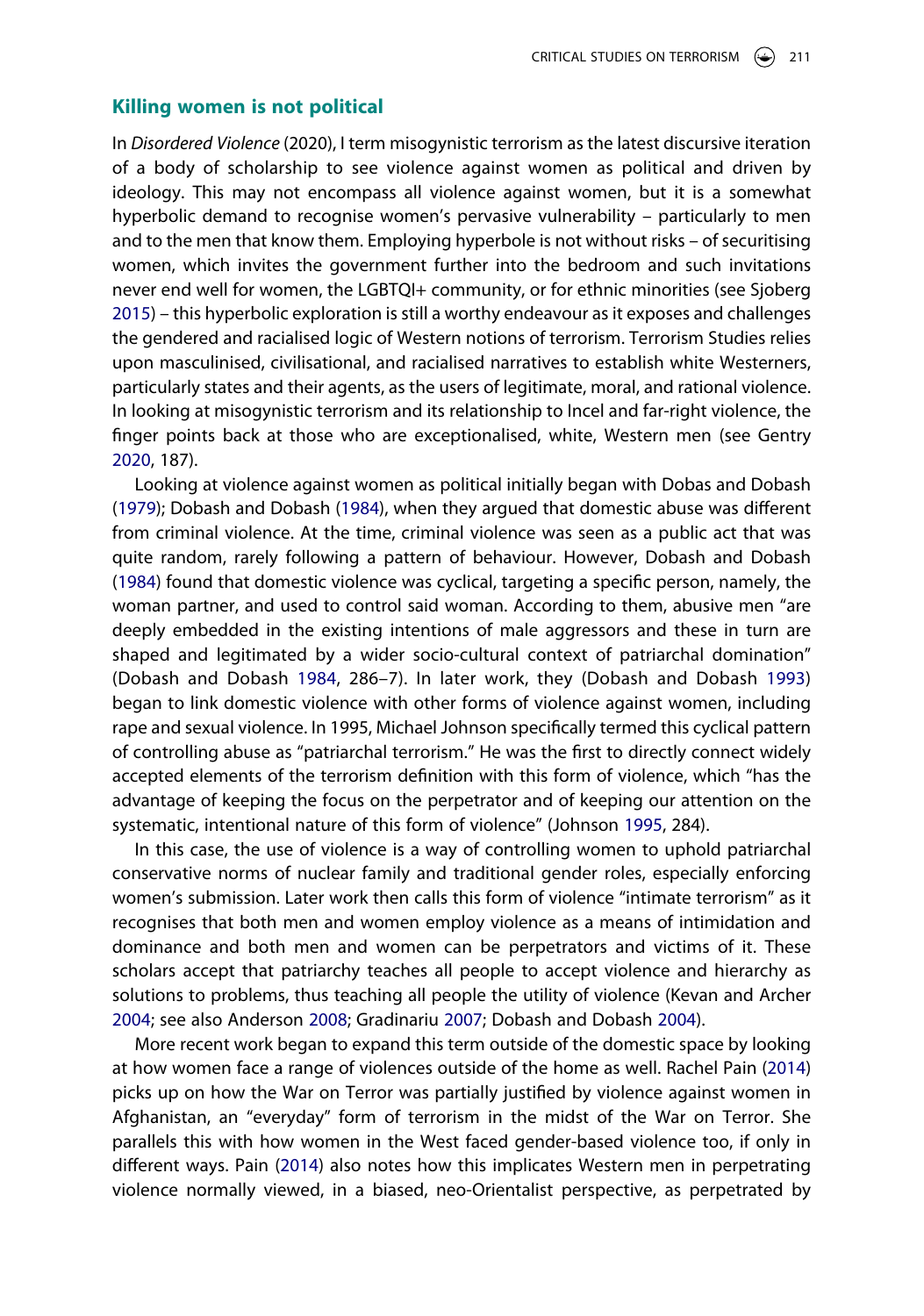<span id="page-4-3"></span>brown men. Ortbals and Poloni-Staudinger [\(2014\)](#page-15-9) find that, in the Basque conflict between the Spanish state and ETA nationalists, masculinised violence spans from the interior life of the family, the sub-state violence of ETA, to the state response to terrorism. The importance of both of these pieces is that they begin to recognise that the violence women encounter outside of the home is linked just as much to patriarchy as domestic violence is.

<span id="page-4-0"></span>This scholarship emerged alongside several events in popular culture. In the early [2](#page-13-4)010s, multiple print and social media journalists began to document "everyday sexism"<sup>2</sup> and "everyday violence" in order to highlight the insecurity women face in everyday life (Bates [2014](#page-13-5)). This was joined by the eruption of the #MeToo movement in 2017. Although the phrase was coined in 2007 by Tarana Burke to empower and connect survivors of sexual harassment and violence and as a means of raising awareness for it, #MeToo took off when it was adopted by Hollywood to describe the endemic sexual abuse and harassment faced by women in the film and screen industry. Alongside these came the rise of Incel<sup>3</sup> violence, like Elliot Rodger's 2014 shooting and killing spree aimed at women in Santa Barbara, California, and the knowledge that women comprise the largest number of victims of mass shooters in the US. In a radio interview, feminist and environmental activist, Rebecca Solnit (CBC [2018](#page-14-10)), said that we should term Incel violence as a type of terrorism related to misogyny (see also Penny [2014;](#page-15-10) Bates [2021\)](#page-13-7). In *Disordered Violence*  (2020, 176–79), I do just that by aligning the ideology of misogyny (Manne [2018](#page-15-0)) with the common attributes of a terrorist definition (however unstable that may be). There is, however, one major issue: the refusal of mainstream Terrorism Studies to engage with any of these concepts and the refusal to see misogyny as political.

<span id="page-4-2"></span><span id="page-4-1"></span>In their recent article, Hoffman, Ware, and Shapiro ([2020](#page-15-1)) look at Incel violence – even though these well-regarded Terrorism Studies scholars find it difficult to include the full range of Incel violence within the scope of terrorism. If there is one thing most commonly agreed upon in Terrorism Studies, it is that terrorism is always political, driven by a political ideology, leading to targeted violence in order to achieve political objectives (Richardson [2006,](#page-16-4) 20; Schmid and Jongman [2005](#page-16-5), 5–6). Hoffman, Ware, and Shapiro ([2020](#page-15-1), 568) downplay that Incels have a political agenda and, in doing so, minimise Incels' misogyny:

<span id="page-4-4"></span>the incel worldview is not obviously political. But because its core ethos revolves around the subjugation and repression of a group and its violence is designed to have far-reaching societal effects, incel violence arguably conforms to an emergent trend in terrorism with a more salient hate crime dimension.

One then has to ask, why is this not obviously political? The authors identify "the subjugation and repression of a group" as an *emergent* trend when ethno-nationalist, state, and far-right terrorism has always attempted to subjugate and repress a group. So, is the real problem here that Incels target women? And does this mean that these authors are so tied to the patriarchal binary of public (government, politics, and business) and private (domestic) spheres that they can never view something related to women as public and thereby political?

Nevertheless, Hoffman, Ware, and Shapiro [\(2020](#page-15-1), 569) continue by differentiating between four different types of Incel violence, where one form is more political and more aptly terrorism than the other forms. Elliot Rodger's aforementioned spree, Alex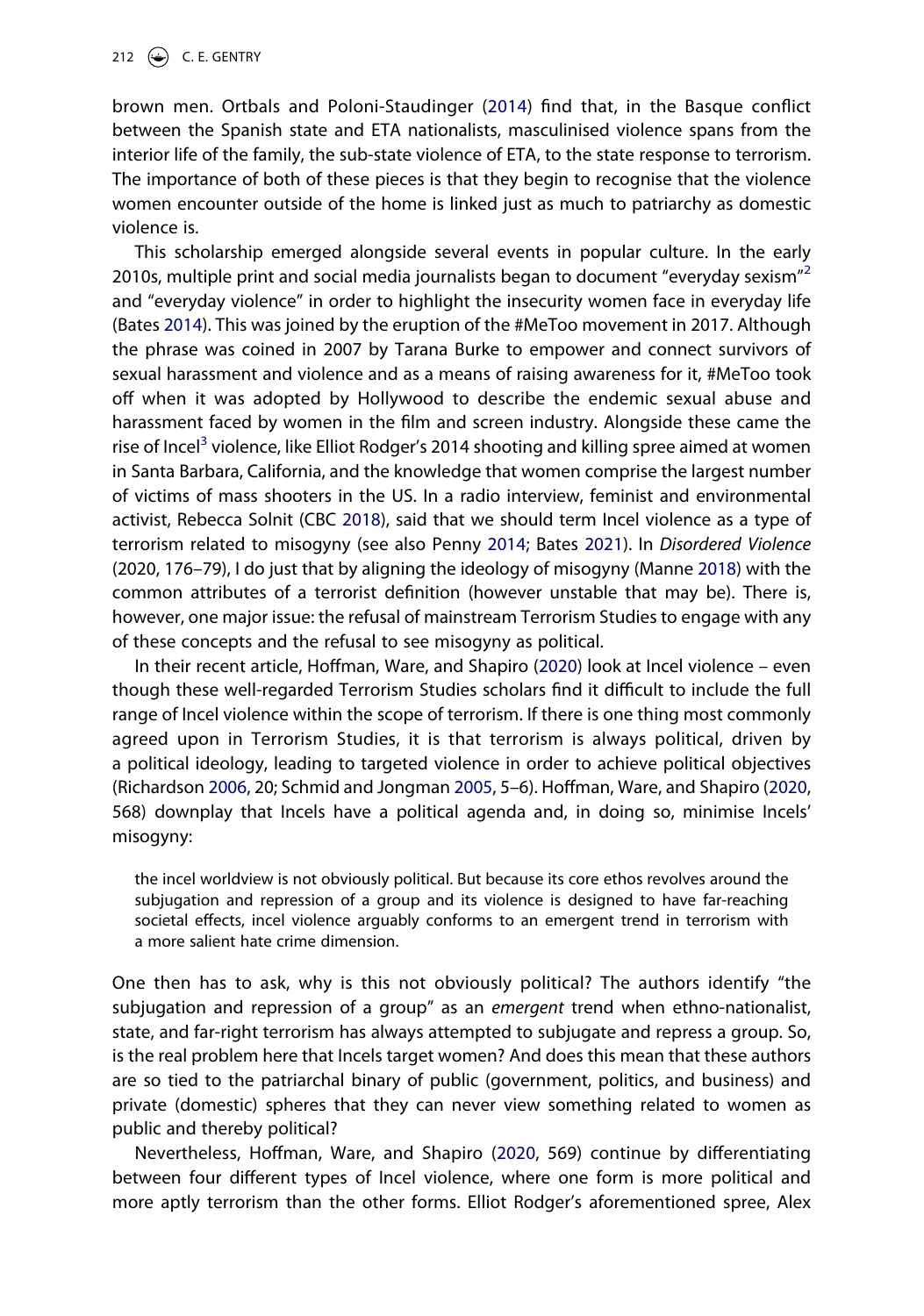<span id="page-5-1"></span>Minassian's van attack in Toronto in 2018, and Scott Beierle's shooting of a yoga studio in Tallahassee in 2018 are clearly driven by Incel ideology, which the authors begrudgingly see as terrorism (although [Hoffman and Ware's \[2020\]](#page-15-11) article on *Foreign Policy*'s website is more assertive about this). Yet, attacks where the perpetrators are less clear about their ideology but nevertheless clear about their Inceldom are less likely to fit within the categorisation of terrorism (Hoffman, Ware, and Shapiro [2020,](#page-15-1) 570) – as if terrorism is the most clear cut designation of violence anyway. $4$ 

While Hoffman, Ware, and Shapiro ([2020](#page-15-1)) do aptly capture the misogyny that dominates the Incel ideology and belief system, what they do not do is recognise that misogyny is political. This refusal allows them, then, to minimise the acts of violence where Incel ideology is less clear or less well developed than Rodger's, Minassian's, and Beierle's. While I unpack why this is such a problem in the next section, there is one more element of Incel violence that takes Hoffman, Ware, and Shapiro [\(2020,](#page-15-1) 572) by surprise: that the Incels and far-right groups in the United States are joining forces:

A particularly worrisome trend is how seamlessly the militant incel community has been integrated into the alt-right tapestry, with common grievances and intermingling membership bringing the two extremisms closer together. As a 2019 report from the Centre for Analysis of the Radical Right observed, the incel masses "are part of a growing trend of radical-right movements that are anguished by the success of neo- liberalism," particularly women's empowerment and immigration. The Anti- Defamation League of B'nai B'rith has also noted the links between "men's rights activism" and the neofascist militant Proud Boys, further reinforcing the convergence of politicised misogyny with far-right activism.

This, perhaps, reads as naïve given how Trump's presidency legitimated far-right violence, including Charlottesville, the synagogue shooting in Pittsburgh, and, of course, the storming of the US Capitol Building, alongside misogynist, Islamophobia, and other bias before, throughout, and after his time in office.

<span id="page-5-0"></span>Yet the misogyny of far-right terrorism has rarely garnered any form of acknowledgement, even though far-right terrorism is often associated with racism and anti-semitism. This is just further evidence that problems affecting women remain unwitnessed and, somehow, unpolitical, maintaining the public/private binary, stemming from Ancient Greece, as often criticised by feminists (Elshtain [1981\)](#page-14-11). In picking up on this binary, Hegel identified women as "Beautiful Souls," innocent, emotionally nurturing, and politically naïve and submissive, which later coheres with Enloe's aforementioned "womenandchildren." However, as good feminists, we all know that the personal is political, that the binary between the private and the public is a social construction, and that whatever impacts women impacts all people. Therefore, it is helpful to look at what misogyny is, how it operates, and where we can (all too easily) find it in far-right terrorism in the US.

#### **Far-right terrorism's ideology and its hidden misogyny**

Whereas Rachel Pain's ([2014\)](#page-15-8) "everyday terrorism" looks at "fear" as a common denominator in the forms of violence that terrorise women or Ortbals and Poloni-Staudinger [\(2014](#page-15-9)) emphasise "machismo" as a form of masculinity that enables violence, I emphasise "misogyny" as an ideology that makes patriarchy work. By focusing on ideology, I am doing what I was taught to do as when I was an early Terrorism Studies scholar: recognise that a terrorist group's political agenda is guided by an ideology and knowing the ideology helps in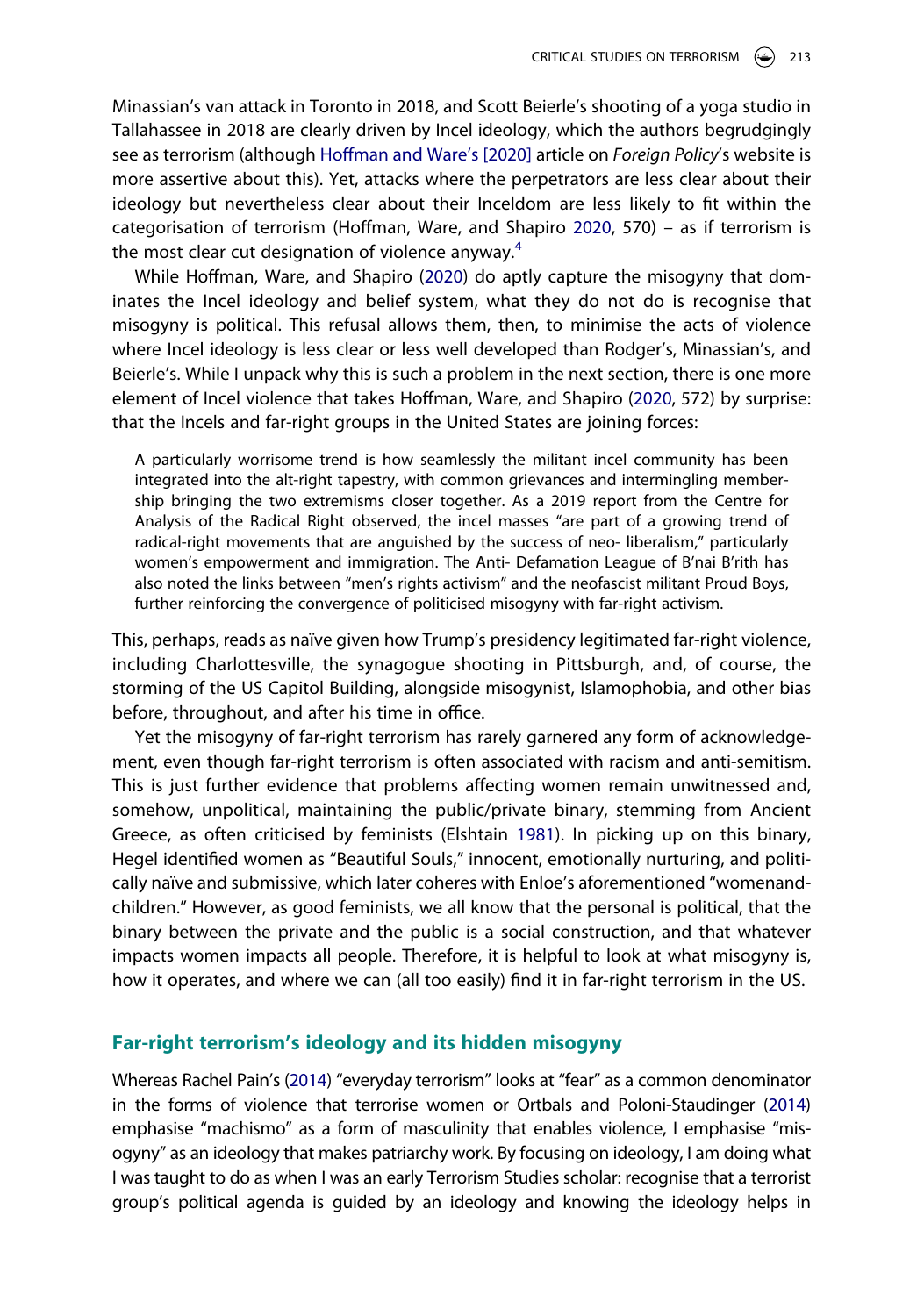<span id="page-6-3"></span>understanding the group's strategy, organisational structure, attractiveness to members, identification of targets, style and scope of violence, and, importantly here, the members' and leaders' perspective on gender and gender roles (Drake [1998;](#page-14-12) Gentry [2004;](#page-14-13) Holbrook and Horgan [2019](#page-15-12)). Thus, this section establishes both the centrality of ideology to terrorism and how misogyny is a political ideology that upholds a political system, patriarchy.

In his 1998 article on terrorist ideology, C. J. M. Drake begins by asserting that terrorist activity is strategic and purposeful, with ideology being one factor in their strategy alongside group resources, intended reaction, and the "security environment" in which the group operates (Drake [1998](#page-14-12), 54). According to Drake [\(1998\)](#page-14-12), ideology, or a group's "beliefs, values, principles, and objectives," are the means "by which a group defines its distinctive political identity and aims." Importantly, a group's "political concerns do provide a rationale for their actions" and "a group's ideology is extremely important in determining target selection because it defines how the group's members see the world around them. The ideology of a terrorist group identifies the 'enemies' of the group" (Drake [1998,](#page-14-12) 55).

<span id="page-6-4"></span>Holbrook and Horgan ([2019](#page-15-12), 7) find that how ideology shapes a terrorist group is perhaps more nuanced than Drake [\(1998\)](#page-14-12) might present it; nevertheless, ideology is still part and parcel of a terrorist's group culture:

Ideology gains significance not just in the substance of any meaning conveyed but also in its modes of transmission and the linkages these exchanges establish. Ideology is integral to, not separate from, the relational mechanisms involved in radicalisation pathways and its processes of social learning, collective memory and other social constructs. It imbues its components, such as status, belonging and reward, with significance which can only be understood in that ideological context.

<span id="page-6-0"></span>While Drake ([1998](#page-14-12)) looks at groups – discrete, with limited membership, and clearly delineated leadership – the previous iterations of "patriarchal" terrorism would not be classified as having such clear boundaries. Instead, the finger was pointed more diffusely at the worst margins of a patriarchal system – margins that could easily filled by those who adhere to a misogynistic mindset. In this paper, by focusing on the American farright, I tighten the focus by honing in on the far-right, specifically those who adhere to Christian Identity thinking.

<span id="page-6-5"></span>As feminist philosopher, Kate Manne [\(2018](#page-15-0)), explains, a patriarchal system is a sociopolitical order that places men in a superior position to women (see also Lerner [1986](#page-15-13)). Sexism, or the believed inferiority of women, is used to justify and rationalise this order. Feminist political theorists have very deftly demonstrated how both patriarchy and sexism have determined society, politics, violence, and war (Elshtain [1981,](#page-14-11) [1987](#page-14-14); Pateman [1980](#page-15-14); Enloe [1983](#page-14-15) and Enloe [2000\)](#page-14-16). According to an interview (Illing [2020](#page-15-15)) with Manne in *Vox*,

<span id="page-6-2"></span><span id="page-6-1"></span>Misogyny and sexism . . . [work] hand-in-hand to uphold those social relations. Sexism is an ideology that says, "These [patriarchal] arrangements just make sense. Women are just more caring, or nurturing, or empathetic," which is only true if you prime people by getting them to identify with their gender.

Manne then differentiates between sexism as the ideology and misogyny as the enforcement mechanism. I am not sure that such a differentiation is needed in identifying "misogynistic terrorism." To reiterate, in looking at ideology's importance to Terrorism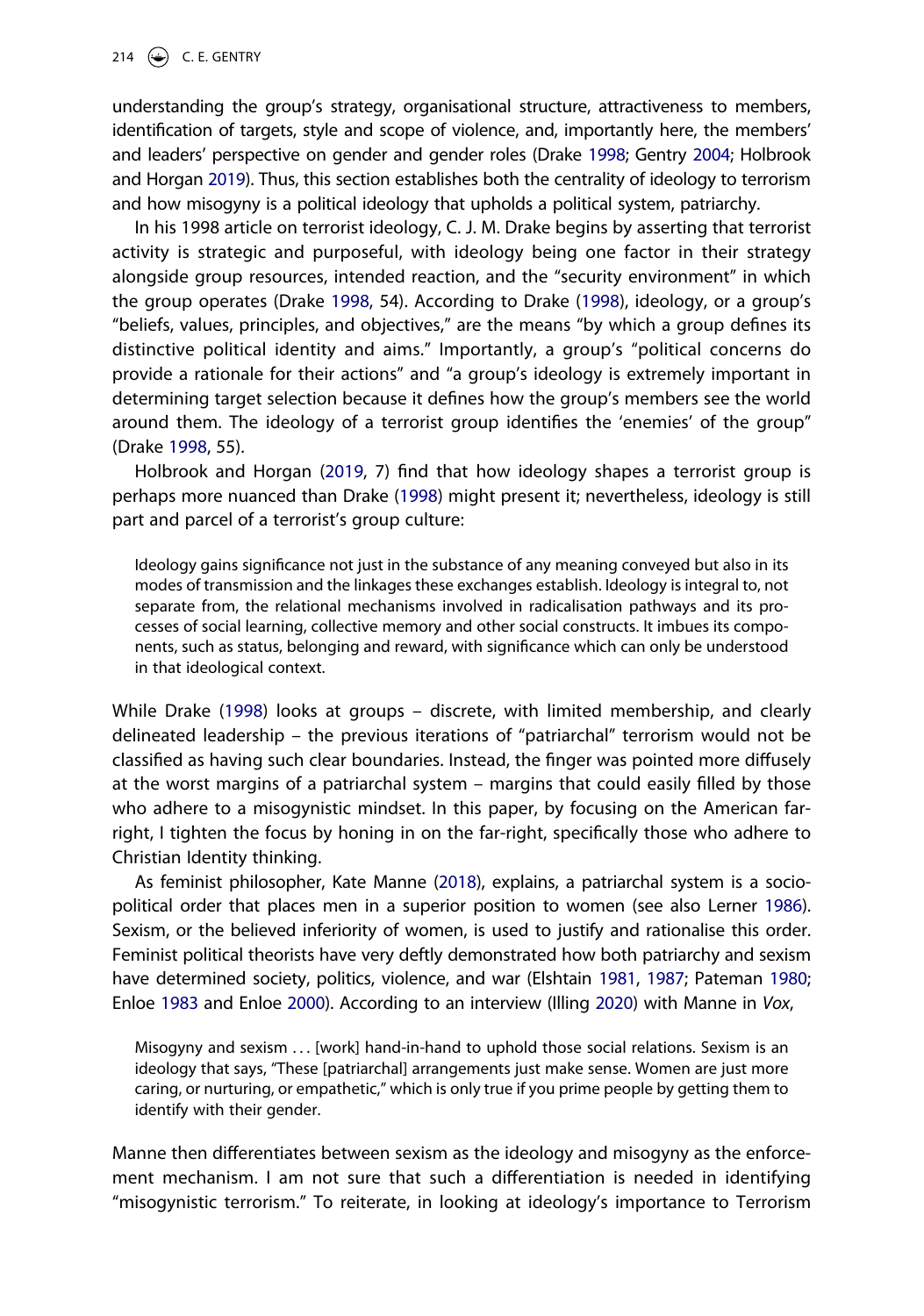Studies, "ideology is integral to, not separate from, the relational mechanisms" of a person's involvement in terrorism (Holbrook and Horgan [2019](#page-15-12), 7). Nevertheless, Manne argues that misogynists do not necessarily hate women but instead

Misogynists often think they're taking the moral high ground by preserving a status quo that feels right to them. They want to be socially and morally superior to the women they target.

. . . most misogynistic behaviour is about hostility toward women who violate patriarchal norms and expectations, who aren't serving male interests in the ways they're expected to. So there's this sense that women are doing something wrong. . .. But women only appear that way because we expect them to be otherwise, to be passive. (Illingly [2020](#page-15-15)).

Therefore, Manne really aims to explore how "we police women, how we keep them in their place, in their designated lane" and "[m]isogyny is the law enforcement branch of patriarchy" (Illingly 2020).

Misogyny, then, is "the system that polices and enforces [patriarchy's] governing, norms, and expectations" (Manne [2018,](#page-15-0) 20). Since a terrorist organisation's ideology sets the target and parameters of violence,

misogyny uphold[s] patriarchal order . . . by visiting hostile or adverse social consequences on a certain ... class of girls or women to enforce and police social norms that are gendered either in theory [i.e., content] or in practice [i.e., norm enforcement mechanisms]. (Manne [2018](#page-15-0), 13).

Just as the "terror" of terrorism is about the threat of violence, misogyny "threatens hostile consequences" on a woman or a girl who commits an infraction of the norms (Manne [2018,](#page-15-0) 20). Violences identified as misogynist include the multiple forms of "everyday violence" women face – online abuse, misogynoir, transmisogyny, cyberstalking, stalking, sexual violence/harassment, homicide, mass shootings, domestic abuse, and rape. Thus, the question becomes how does the American far-right include misogyny-as-theenforcement-structure within its ideology and actions?

#### *The far-right*

<span id="page-7-2"></span><span id="page-7-1"></span>The American far-right includes such groups as the KKK, The Order, Aryan Nations, groups identified with Christian Identity movement, and neo-Nazis/skinheads (Blee [2007](#page-13-9); Sharpe [2000;](#page-16-6) Hoffman [1995\)](#page-15-16). The far-right has drawn attention from the government and media at different times throughout the history of the United States, for instance, in the 1980s, when The Order and the Aryan Nations were active, and then at the end of the 1990s with the fear of millenarian violence. With 9/11 and the hyper-focus on radical Islamist violence, far-right violence was noticed less, even though the violence never truly went away. More recently, there has been an increase in far-right terrorism, especially white supremacist violence, "with a 320% increase between 2014 and 2018" (Auger [2020,](#page-13-10) 87). The Institute for Economics and Peace provides a useful summary of the major components of the far-right:

<span id="page-7-0"></span>"Far-right" refers to a political ideology that is centred on one or more of the following elements: strident nationalism (usually racial or exclusivist in some fashion), fascism, racism, anti-Semitism, anti-immigration, chauvinism, $5$  nativism, and xenophobia. (As cited by Auger [2020](#page-13-10), 88).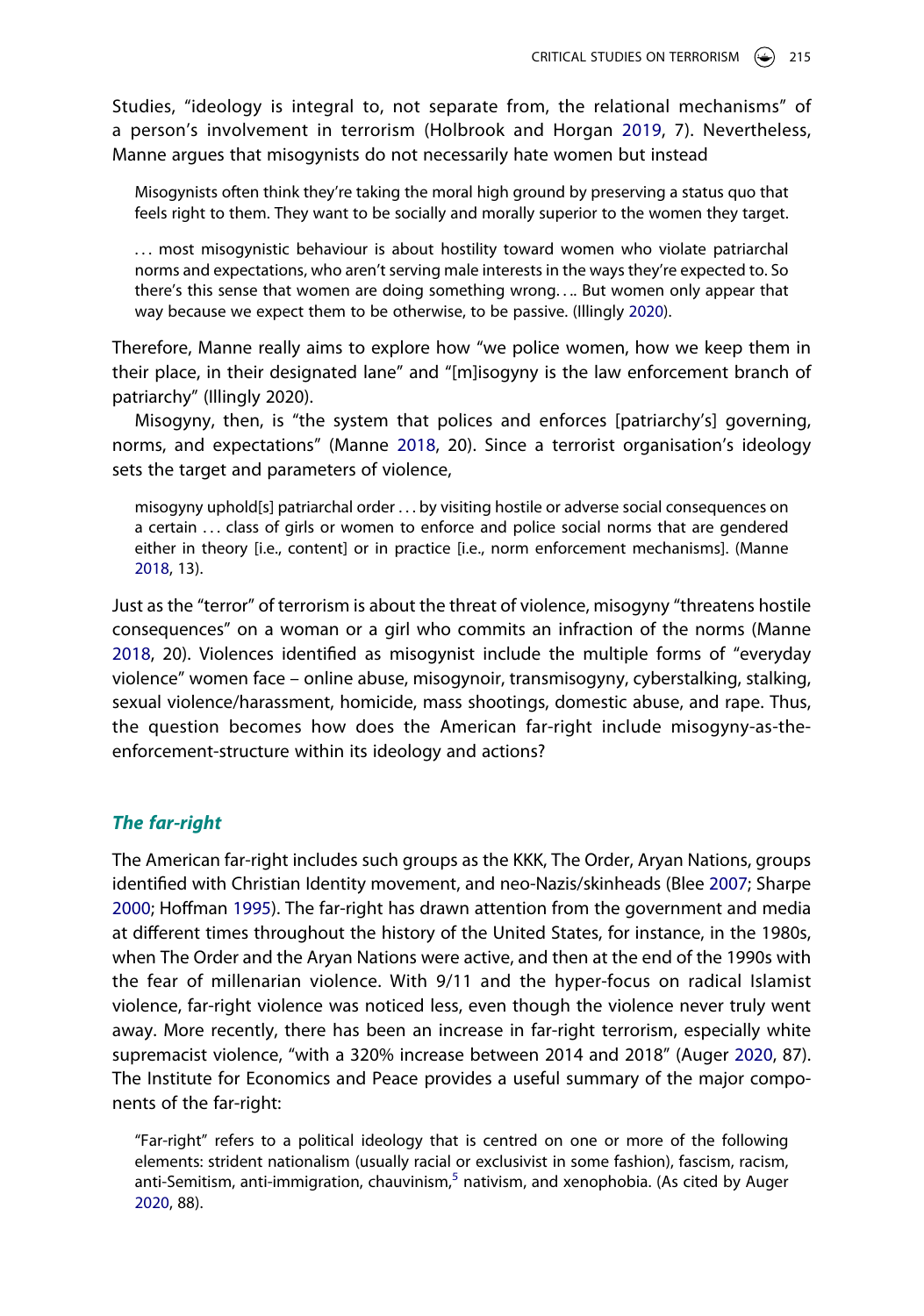#### Therefore,

the term right-wing extremism covers a broad range of ideologies that essentially see violence as a legitimate tool to combat a political and ethnic "enemy" (including individuals with different culture, religion, nationality or sexual orientation) seen as a threat to the [sic] own race or nation. (Auger [2020](#page-13-10), 89).

<span id="page-8-0"></span>The focus of this paper is on white supremacists who justify their racism and anti-semitism through a fundamental version of Christianity (Blessing and Roberts [2018](#page-14-17)); this form is especially pertinent because between 2009 to 2018, of violence classified as far-right in the United States, white supremacist violence made up the majority of it, including 76% of far-right extremist killings between 2009 to 2018 (Auger [2020,](#page-13-10) 89).

When I taught a week on the far-right in my Terrorism Studies course over a decade ago, I would hone in on these elements, particularly unpacking the Christian Identity movement's use of the Bible to support their racism and anti-semitism (Sharpe [2000](#page-16-6)). I *might* have mentioned that Christian Identity, like other elements in the far-right, opposed abortion, targeting doctors who performed abortions and abortion clinics. Admittedly, however, I glossed over the misogynistic elements within the far-right, falling neatly myself into line with the mainstream work on the far-right (if one rereads the descriptions above, there is no mention of misogyny, sexism, or patriarchy apart from that brief allusion to "chauvinism"). This section then will look for the glossed over elements of misogyny in the previous work on the far-right in the US by paying particular attention to ideas related to "replacement theory." More so, this section will demonstrate that domination and minimisation of women is simply not recognised as a politically significant element of far-right ideology by Terrorism Studies scholars.

Before explaining "replacement theory," it is important to establish the racism and antisemitism of the far-right and the basis on which it stands. This helps unpack far-right /Christian identity ideology, but also shows just how misogyny has been minimised by being either simply accepted or by going unrecognised. Most elements of far-right ideology intersect in some way abound misogynist underpinnings as explored next. These include:

- Anti-semitism, which drives fear of big government, depends upon the telling of Eve's story in Genesis;
- Racism and the fear of miscegenation;
- and replacement theory.

Thus, I argue that there is no far-right terrorism without misogyny.

<span id="page-8-2"></span><span id="page-8-1"></span>Terrorism Studies has long acknowledge that women's membership in the far-right is significantly lower than in their left-wing counterpart. When Terrorism Studies was focused, during the Cold War, on far-left versus far-right terrorism, women's membership and leadership was discussed in contrast: far-left terrorism had far more women as members and leaders than the far-right because far-right ideologies are conservative and therefore not welcoming to women (Weinbank and Eubank [1987\)](#page-16-7), which, of course, is another way of glossing over the misogyny of the far right. Yet, feminist work on terrorism by Swati Parashar ([2011](#page-15-17)) and Sandra McEvoy ([2009](#page-15-18)) highlights that women are involved in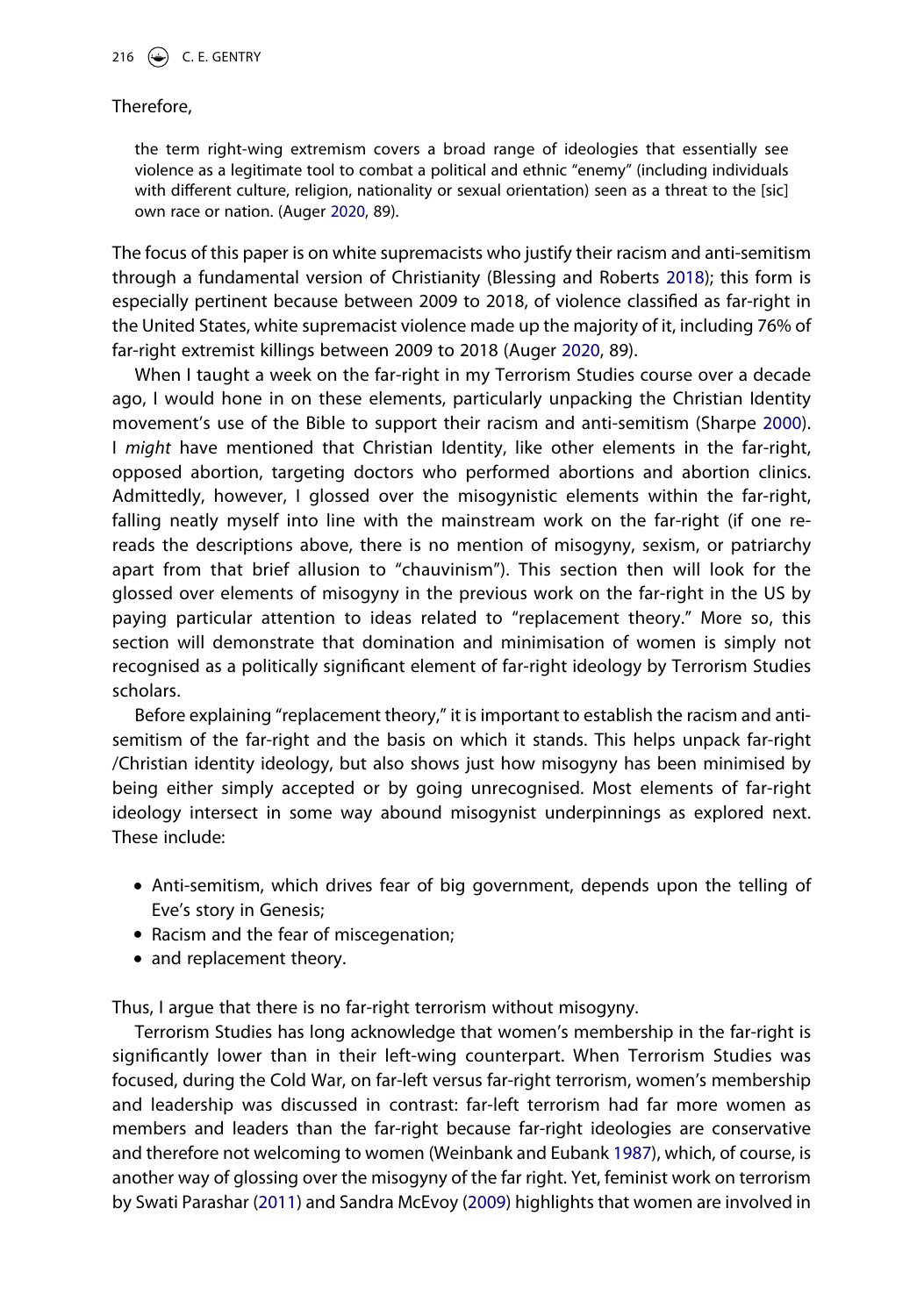<span id="page-9-0"></span>conservative groups, if we know where to look and if we choose to acknowledge them. In the new far-right, women, who now comprise 25% of racist activists (Blee [2017](#page-13-12), 192), are the ones doing the work to make misogyny palatable to the larger community.

For example, Lana Laktoff is a sharp, excellent public speaker, with a carefully curated image (Darby [2020](#page-14-18)). With her well cut ash-blonde hair and professional dress, Laktoff removes any hint of an oppressed housewife from the far-right's image. Yet, the women of the new far-right have the same "near-apocalyptic sense of urgency" as previous farright groups in the US:

The time is now or never for white people to protect their own kind. For women, that means bearing white babies, putting a smiling face on an odious ideology, promising camaraderie to women who join their crusade, and challenging white nationalism's misogynistic reputation. (Darby [2020](#page-14-18), 11).

<span id="page-9-1"></span>Although Kathleen Blee has studied on women in the American far-right for decades, increasing attention is being paid to the women that uphold the patriarchal and misogynist structures of far-right extremism. The use of women to cement and carry the weight of white supremacist nationalist ontology coheres with many other multiple nationalist movements, where women become the symbols of the nation (Yuval-Davis [1997;](#page-16-8) Elshtain [1987\)](#page-14-14).

<span id="page-9-5"></span>These gendered structures/constraints are owed to the far-right's ideological leanings. One reason why white supremacists are anti-Semitic, or at least justify their fear of Jews, is owed to their fundamental Christian beliefs. Just as other "religious" terrorist groups<sup>[6](#page-13-13)</sup> "legitimi[se] their violence" "based [upon] religious precepts," white supremacists in the US also feel a "sense of alienation" (Hoffman [1995](#page-15-16), 275). Additionally, while many know that the far-right in the US fears both "big" government and international institutions, that this relates to anti-Semitic conspiracy theories is less known: they believe that "powerful Jewish interests contro[l] the the government, the banks, and the media" which is known as the Zionist Occupation Government (ZOG) (Hoffman [1995](#page-15-16), 275–76). Not only does this establish suspicion of any expansion of government, it sets up the binary of a "pure" white race against less "pure" others.

<span id="page-9-4"></span><span id="page-9-3"></span>White supremacists believe white Americans are the descendants of the Lost Tribes of Israel, which were made up of Aryans (blonde-haired and blue-eyed) not Jews, and that Jesus was an Aryan and not Jewish. Therefore these "Aryans" are the Chosen People and the US is the "Promised Land" that must be protected from race dilution and impurities (Schafer, Mullins, and Box [2014;](#page-16-9) Simi [2010,](#page-16-10) 260; Hoffman [1995](#page-15-16), 275–276; Sharpe [2000](#page-16-6), 606–08; Sprinzak [1995](#page-16-11), 26; Hoffman [1995](#page-15-16), 276). "All non-Whites evolved from pre-Adamic, lower species" and are viewed as "mud people" (Sharpe [2000,](#page-16-6) 610), whereas Jews are seen as descended from Cain, who, according to the white supremacist version of the "two seedlines" theory, was a result of Eve having sex with the serpent in the Garden of Eden (Dobratz and Shanks-Meile [2000,](#page-14-19) 134). In her 2000 study of Christian Identity extremism in the US, Tanya Talfir Sharpe ([2000](#page-16-6)) quotes from the Kingdom Identity Ministries Doctrinal Statement of Beliefs that uses Biblical scripture to uphold their supremacist views:

<span id="page-9-2"></span>We believe the White, Anglo-Saxon, Germanic and kindred people to be God's true, literal Children of Israel. Only this race fulfils every detail of Biblical Prophecy and World History concerning Israel and continues in these latter days to be heirs and possessors of the Covenants, Prophecies, Promises and Blessings of YHVH God made to Israel. This chosen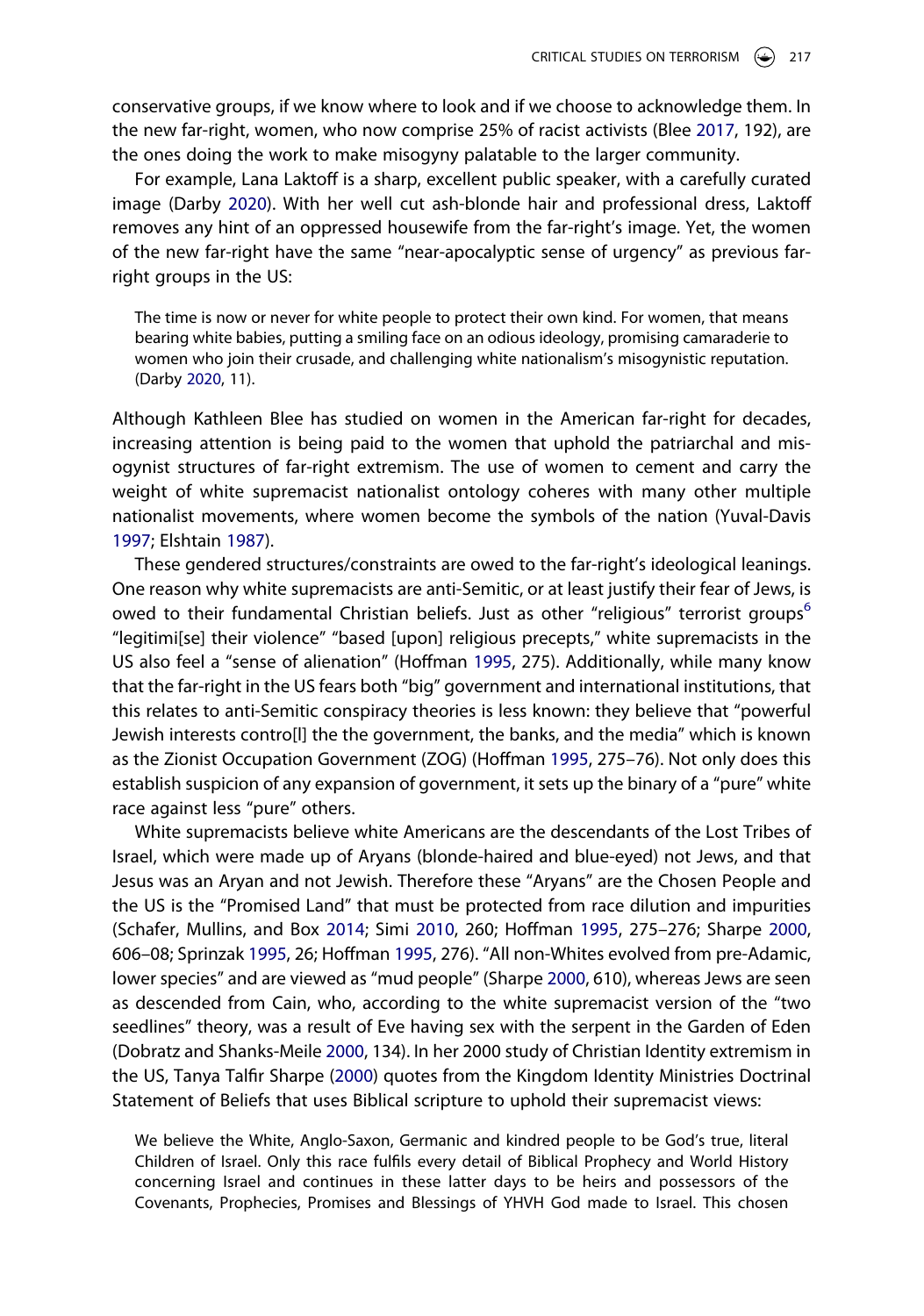seedline making up the "Christian Nations" (Gen. 35:11; Isa. 62:2; Acts 11:26) of the earth stands far superior to all other peoples in their call as God's servant race (Isa. 41:8, 44:21; Luke 1:54).

All of this stems from "Eve's sin," a reason long held by even more "mainstream" and less fundamental Christians in order to limit women's role in the church and larger society.

Furthermore, far-right racism is built around procreation and miscegenation. The Aryan Nations doctrine is quite similar in its use of scripture to justify racist and anti-Semitic thinking:

WE BELIEVE there is a battle being fought this day between the children of darkness (today known as Jews) and the children of light (God), the Aryan race, the true Israel of the Bible . . . .

WE BELIEVE in the preservation of our race individually and collectively as a people as demanded and directed by God. We believe a racial nation has a right and is under obligation to preserve itself and its members . . . (as quoted in Hoffman [1995](#page-15-16), 276)

<span id="page-10-0"></span>The need to maintain white racial purity will, eventually, lead to a "race holy war" or RAHOWA (Berry [2017](#page-13-14), 98). This demands a "cleansing of the United States;" founder and leader of the Aryan Nations, Richard Girnt Butler, warned

Aliens are pouring over as a flood into each of our ancestral lands . . . threatening dispossession of the heritage, culture, and very life blood of our posterity. . . . We know that as we return to our Father's natural Life Order, all power, prosperity, and liberty again comes to us as our possession, to establish justice forever on earth. (Hoffman [1995,](#page-15-16) 276).

This is where replacement theory enters the scene.

<span id="page-10-2"></span>The exact phrase, "replacement theory," is imported from French white supremacist Renaud Camus' ([2018](#page-14-20)) idea of "the Great Replacement," where he argues that the global elite is replacing white Europeans with non-Europeans. Yet, it coheres very neatly with the aforementioned US white supremacists' fear of "white genocide" and the "race war." More specifically, US white supremacists' adoption of replacement theory holds that declining birth rates in white America will mean that white American votes will be replaced by immigrants and/or through the higher birth rates amongst people of colour (Brownstein [2021;](#page-14-21) Cillizza [2021\)](#page-14-22). Dylann Roof's two manifestos make mention of replacement theory and during his shooting he told one of his Black victims that he was killing him to protect white women (Gentry [2020](#page-14-1), 186).

<span id="page-10-4"></span><span id="page-10-3"></span><span id="page-10-1"></span>Where these sentiments used to be more hidden or seen as part of the US' ugly racial "history," the election of Trump in 2016 legitimised multiple forms of far-right extremism to loudly/violently proclaim replacement theory: at the 2017 Unite the Right rally in Charlottesville the marchers chanted "Jews will not replace us; you will not replace us;" it was the rationale for the shooting at a synagogue in Pittsburgh in 2018; and it was the justification for the killing of mainly Hispanic shoppers in El Paso in 2020 (Ramirez and Nikki [2020](#page-16-12)). In the autumn of 2020, just before the Presidential election between Republican incumbent Trump and Democrat candidate Biden, Fox News' Tucker Carlson argued that Democrats were planning to "replace the current electorate, the voters casting ballots, with new people, more obedient voters from the Third World" (as quoted in Ramirez and Nikki [2020](#page-16-12)). What is not discussed in most of the texts on far-right white supremacy is how racial purity and the prevention of "white genocide" is dependent upon (deeply) conservative gender structures and assumptions.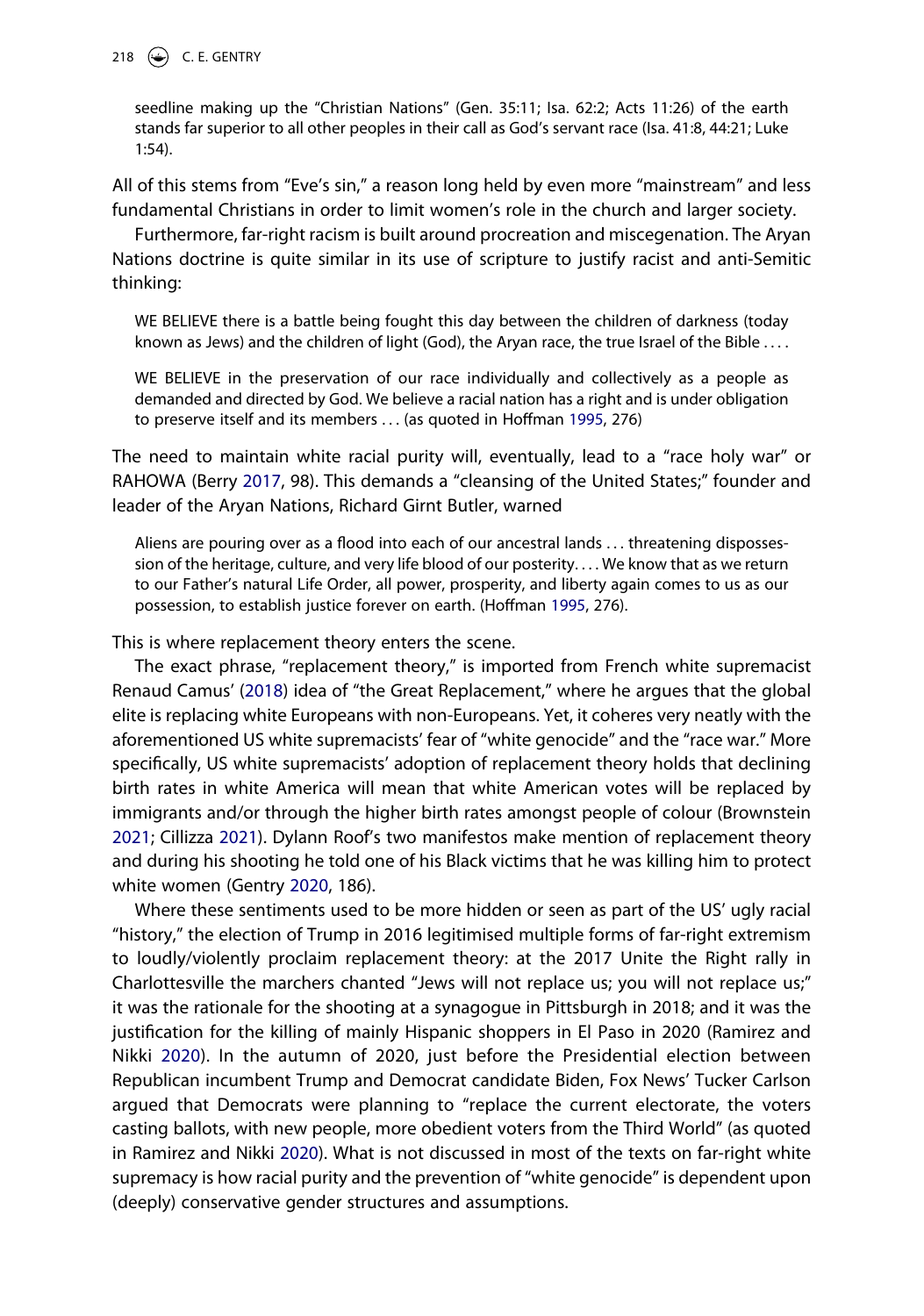Replacement theory is a supporting ideology for the violence and the subsequent control of women and it receives attention from only a view scholars. Abortion clinic bombings and the assassination/homicide of doctors that perform abortions is an outcome of replacement theory and the fear of white genocide and these have long been acknowledged as part of white supremacist terrorism. White women have historically sought abortions at a higher rate than Black women or other minorities, therefore "[b] ombing abortion clinics and killing the doctors . . . are viewed as justified acts to stop the killing of White unborn babies" (Sharpe [2000,](#page-16-6) 617–18). Some groups within this ideology are "promot[ing] polygamy . . . to enhance the White population" (Sharpe [2000,](#page-16-6) 612). Additionally,

A major concern for this philosophy is pollution of the White race through miscegenation. Interracial marriage, dating, and sex are strictly prohibited and are attached to every form of social ill conceivable. Diseases, germs, viruses, bacteria, and general uncleanliness are associated with race mixing. (Sharpe [2000](#page-16-6), 612).

The misogyny is even further entrenched. Within Christian Identity, white women are presented within a problematic duality:

The White woman is considered the most beautiful creature in the universe, desired and sought after by males of all races. However, femininity carries with it the legacy of Eve and her indiscretion with Lucifer. Women are portrayed as weak and virtueless and above all corruptible, desperately needing White masculine leadership and strength. Women reach their highest fulfilment in the supporting roles of wife and motherhood. Her sole purpose in this culture is to maintain a comfortable home for her man and to bear "beautiful, healthy white babies." To deviate from the performance of these roles is to become relegated to the ranks of a "sick feminist" traitor to the White race. (Sharpe [2000,](#page-16-6) 611–12).

Of course, this dualistic perspective of women echoes that of Incels: women must be beautiful; they must bear children; they must be submissive; their sole purpose is to please men; and yet they are not trustworthy (a la Eve); they will cheat on men, particularly betas, and their main driver is wealth and prestige. Thus, the only thing surprising about Hoffman, Ware, and Shapiro's [\(2020,](#page-15-1) 572) surprise that Incels and the far-right are joining up is their surprise.

What is perplexing is why any scholar would recognise that racism and anti-semitism act in tandem with each other yet never suspect that they are joined by other forms of hatred and power, such as misogyny? The simple answer is because misogyny is just not seen as important. Hoffman, Ware, and Shapiro ([2020](#page-15-1), 579–580) proclaim that they are engaging with feminist literature because feminists have explored the context of Incels, yet it is not a deep engagement with gender or misogyny and feminist work on terrorism. The "thinness" of feminism in this text begins to illuminate why misogyny is not classified as political – there is no feminism here.

<span id="page-11-0"></span>Furthermore, this ignorance of deeper understandings of gender structures, like misogyny and patriarchy, tracks with the inability to recognise the misogyny that exists in the far-right previous to the rise of Incels. With the exception of Sharpe [\(2000\)](#page-16-6) and Blee ([2005](#page-13-15); [2002\)](#page-13-16), most of the work on white supremacist terrorism in the US fails to discuss how maintaining race purity rests on women and control of them, no matter how nuanced some of these texts are (see Auger [2020](#page-13-10), 91; Blessing and Roberts [2018](#page-14-17), 4; Schafer, Mullins, and Box [2014;](#page-16-9) Simi [2010](#page-16-10), 260; Hoffman [1995,](#page-15-16) 275–276; Sprinzak [1995](#page-16-11),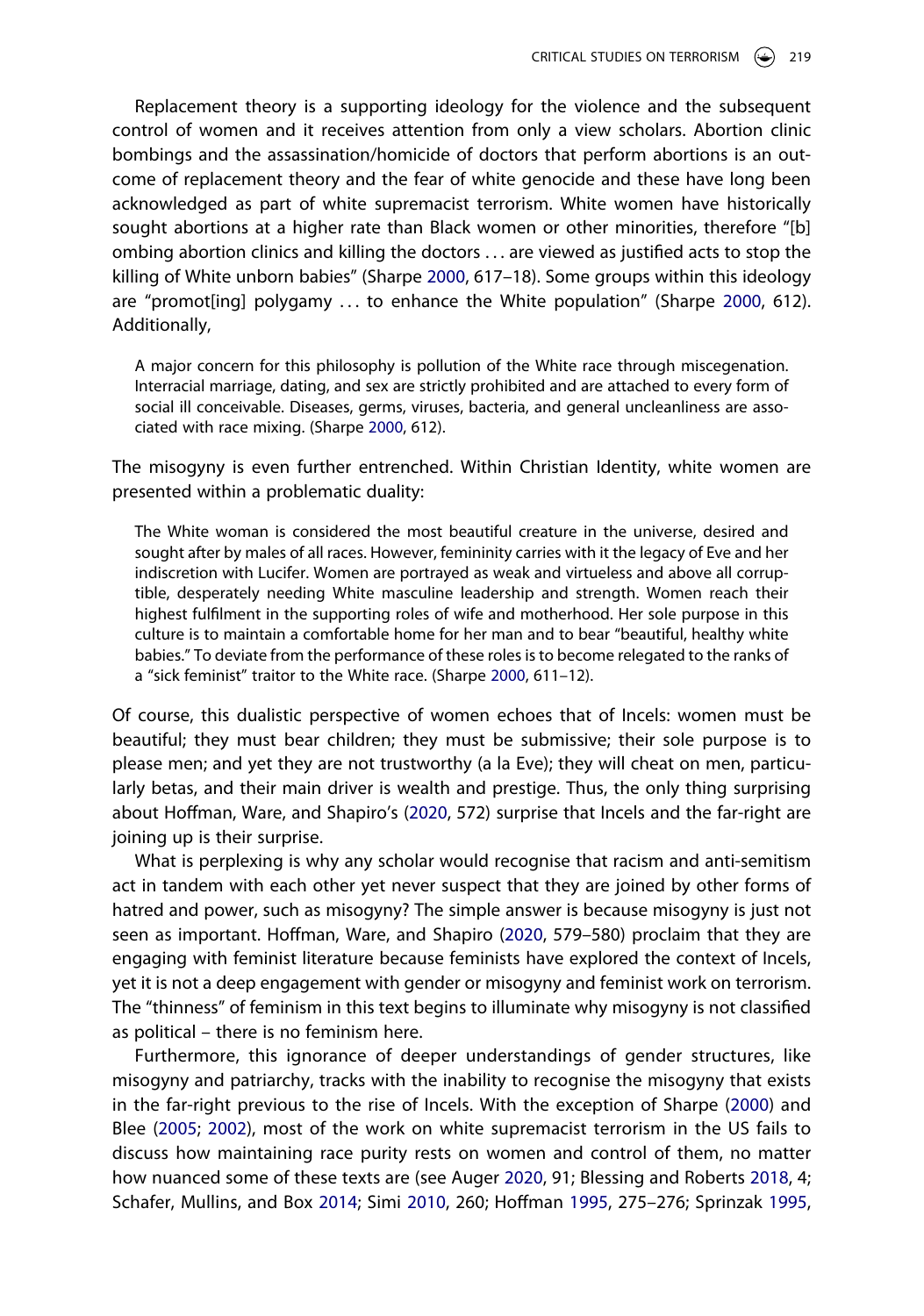<span id="page-12-4"></span>26). Additionally, in Auger's ([2020\)](#page-13-10) article on the rise of the far-right in the US and Europe, he notes the assassination of UK Minister of Parliament Jo Cox as owed to xenophobia, but not as misogynist – even though multiple feminists have (Saner [2016](#page-16-13); Jones [2019\)](#page-15-19).

<span id="page-12-2"></span>Therefore, this section has set out to show that misogyny is part and parcel of far-right, Christian Identity ideology and it always has been. Thus, the question that remains is why Terrorism Studies failed to see it earlier and why it continues to deny its importance. More so, it should use this time of reflection to learn about what else it has missed about gender and feminism. The storming of the US Capitol in January 2021 is seen within the scope of far-right extremism and, yet again, elements of misogyny and misogynoir were present: the targeted hunt for Speaker of the House Nancy Pelosi and for Congresswoman Ayanna Presley (MA-Democrat) should speak loudly to the counter-terrorism community on why they should take misogyny seriously. Furthermore, here is yet another opportunity for Terrorism Studies to look at women's roles in violence, seeing them as political agents in their own right.

## **Further thoughts**

<span id="page-12-3"></span><span id="page-12-1"></span><span id="page-12-0"></span>The problem, though, with using a hyperbole remains. Borrowing from educational websites, "hyperbole" is used as an illustrative, discursive device to draw attention to a subject (Education Help [2016](#page-14-23)): "the use of hyperbole provides a contrast . . ., something is explained by giving an extra stress and, on the other hand, the other descriptors remain normal" thereby "grab[bing] the readers' attention" (Education Help [2016\)](#page-14-23). It derives from the Greek word for "excess" (Fung [2021](#page-14-24)). While "scholars are warned against using hyperbole", because "[s]scholarly articles . . . deman[d] clarity and precision" (Fung [2021\)](#page-14-24), poststructuralism, in which the method of discourse analysis primarily resides, is known for, if not criticism, for its use of hyperbole (Rae [2020\)](#page-15-20). In defence of using hyperbole and poststructuralism, hyperbole is word play and poststructuralism embraces word play *because* words have power. Additionally, poststructualism would accept that the clarity and precision of scholarly articles as assessed by foundational ontology and empirical methodology may be dependent upon scholarly bias. No more so than in Critical Terrorism Studies do we also take aim at the notion that studying terrorism can ever be anything other than imprecise and subjective.

In naming misogynistic terrorism, I am invoking a form of power, forcing the terrorism community (should it chose to participate) to consider this form of violence as important. This does not dismiss any of the previously mentioned caveats that Sjoberg [\(2015](#page-16-3)) discusses, but it does ask that misogynistic terrorism is paid attention to by counterterrorism practitioners and scholars. Misogynist ideology aims to suppress half of the world's population and the violence aims to terrorise, silence, and harm that same half. To ask why we should care about misogyny is rather perplexing and simply reveals an immediate bias to take women and the harm patriarchy and misogyny less seriously. It immediately reveals a belief that the Western status quo actually works. Misogynistic terrorism has undergone a significant discursive shift in recent years – not just because of the rise of Incel violence and the growing rate of far-right violence – but because there is growing awareness in society about how gender structures work to do harm. Therefore, it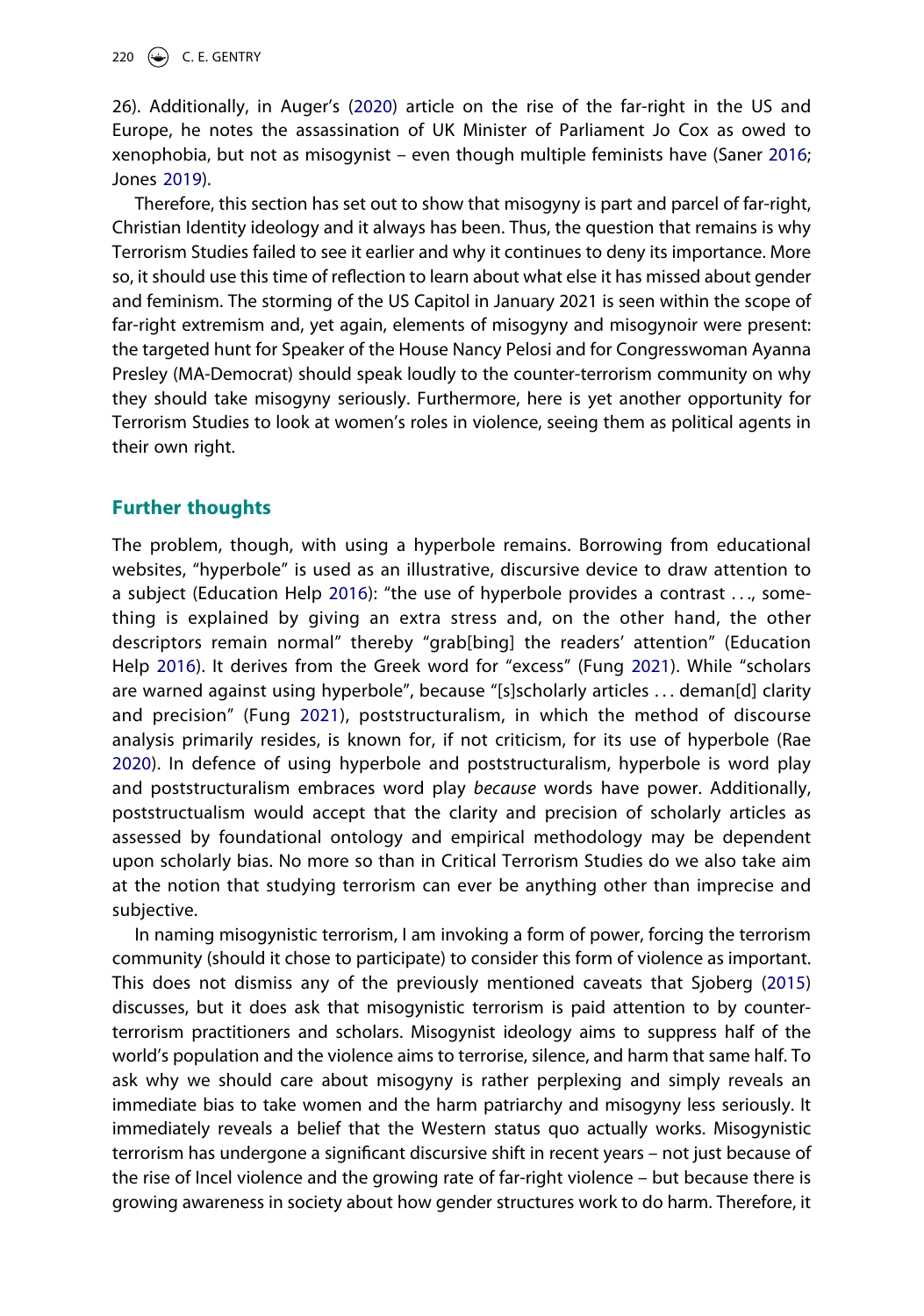is about time to notice and take seriously the misogyny of the far-right and to take seriously the significant connections between the Incels are the far-right. Surprise is no longer an option and only reveals ignorance.

#### **Notes**

- <span id="page-13-1"></span>1. Misogynoir is the specific form of hatred and bias that black women face (Bailey and Trudy [2018\)](#page-13-2).
- <span id="page-13-4"></span>2. Laura Bates started the Everyday Sexism project "place to record stories of sexism faced on a daily basis, by ordinary women, in ordinary places" (<https://everydaysexism.com/about>2020).
- <span id="page-13-6"></span>3. "Incel" stands for Involuntary Celibates, or men who are lonely with no dating nor sex life. They believe this is owed to women's shallow and vain nature, leading them to be only attracted to physically attractive men. Women then "withhold" sex from less attractive men, with some comparing the "withholding" of sex as tantamount to rape or "reverse rape." Society is then structured around the idealised types of attractive women (Stacys) and attractive men (Chads), which means Incels always lose out (Gentry [2020](#page-14-1), 180–82; Hoffman and Ware [2020](#page-15-11)).
- <span id="page-13-8"></span>4. The definition of terrorism has long been troubled (Richards [2015](#page-16-14); Richardson [2006](#page-16-4), 19; Gentry [2020,](#page-14-1) 33–41).
- <span id="page-13-11"></span>5. This is one of the only mentions of what might come close to "misogyny", albeit chauvinism has a less sinister and controlling meaning.
- <span id="page-13-17"></span><span id="page-13-13"></span>6. For an important deconstruction and intervention into the idea of religious terrorism, see (Khan [2021](#page-15-21)).

#### **Disclosure statement**

No potential conflict of interest was reported by the author(s).

### **References**

- <span id="page-13-3"></span>Anderson, K. L. [2008](#page-3-0). "Is Partner Violence Worse in the Context of Control?" *Journal of Marriage and Family* 70 (5): 1157–1168. doi:[10.1111/j.1741-3737.2008.00557.x](https://doi.org/10.1111/j.1741-3737.2008.00557.x).
- <span id="page-13-0"></span>Anievas, A., N. Manchanda, and R. Shilliam, eds. [2014.](#page-1-0) *Race and Racism in International Relations: Confronting the Global Colour Line*. Abingdon: Routledge.
- <span id="page-13-10"></span>Auger, V. A. [2020](#page-7-0). "Right-Wing Terror." *Perspectives on Terrorism* 14 (3): 87–97.
- <span id="page-13-2"></span>Bailey, M., and Trudy. [2018.](#page-2-0) "On Misogynoir: Citation, Erasure, and Plagiarism." *Feminist Media Studies* 18 (4): 1–7. doi:[10.1080/14680777.2018.1447395.](https://doi.org/10.1080/14680777.2018.1447395)
- <span id="page-13-5"></span>Bates, L. [2014.](#page-4-0) *Everyday Sexism*. London: Simon and Schuster.
- <span id="page-13-7"></span>Bates, L. [2021.](#page-4-1) *Men Who Hate Women: From Incels to Pickup Artists, the Truth about Extreme Misogyny and How It Affects Us All*. London: Simon and Schuster UK.
- <span id="page-13-14"></span>Berry, D. T. [2017.](#page-10-0) *Blood and Faith: Christianity in American White Nationalism*. Syracuse, NY: Syracuse University Press.
- <span id="page-13-16"></span>Blee, K. M. [2002.](#page-11-0) *Inside Organized Racism: Women in the Hate Movement*. Berkeley: University of California Press.
- <span id="page-13-15"></span>Blee, K. M. [2005](#page-11-0). "Women and Organized Racial Terrorism in the United States." *Studies in Conflict & Terrorism* 28 (5): 421–433.
- <span id="page-13-9"></span>Blee, K. M. [2007](#page-7-1). "Ethnographies of the Far Right." *Journal of Contemporary Ethnography* 36 (2): 119– 128.
- <span id="page-13-12"></span>Blee, K. [2017.](#page-9-0) "Similarities/Differences in Gender and Far-Right Politics in Europe and the USA." In *Gender And Far Right Politics In Europe*, edited by M. Köttig, R. Bitzan, and A. Petö, 191–204. London: Palgrave Macmillan.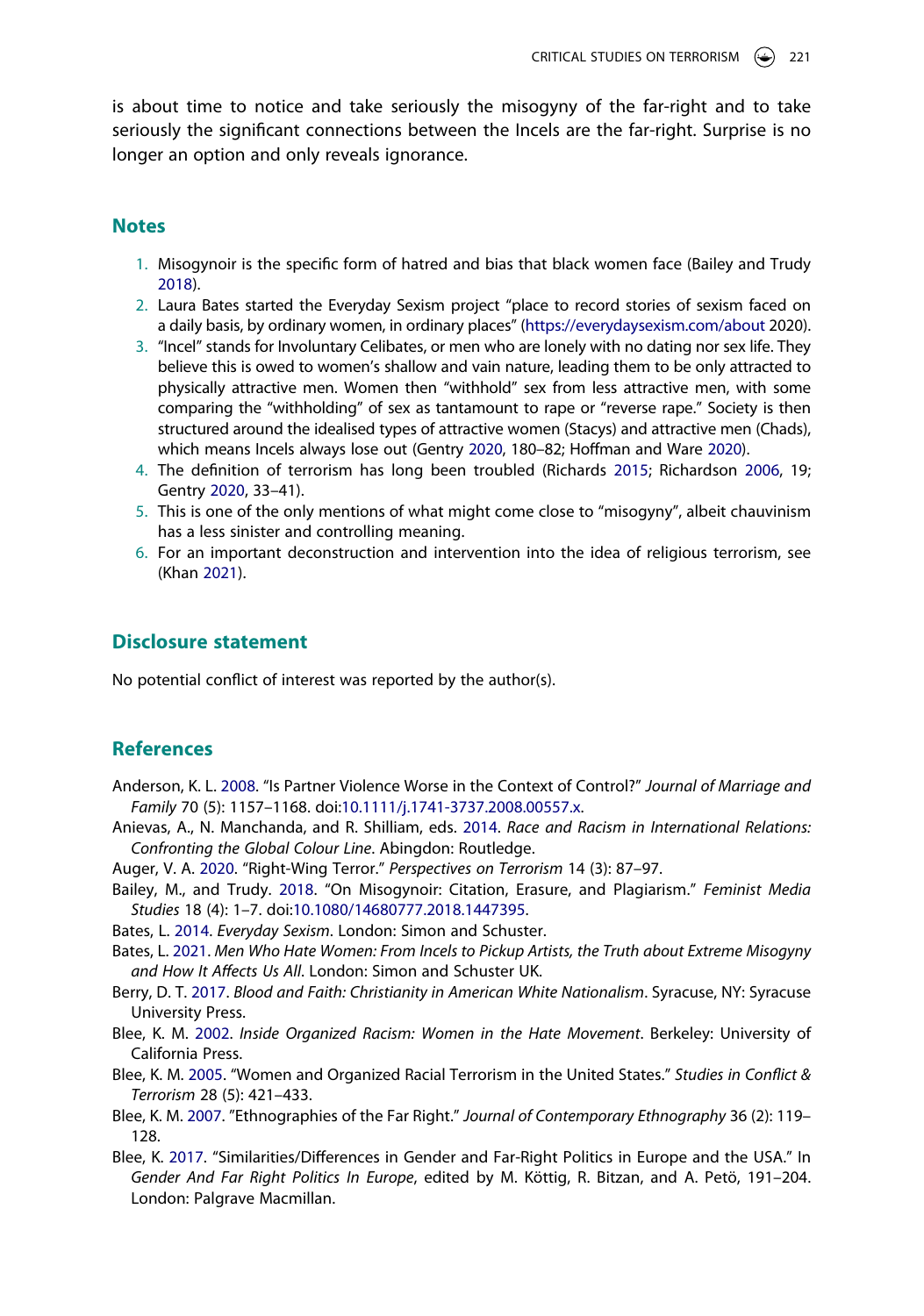222  $\left(\bigcirc\right)$  C. E. GENTRY

- <span id="page-14-17"></span>Blessing, J., and E. Roberts. [2018.](#page-8-0) "The Rhetoric of White Supremacist Terror: Assessing the Attribution of Threat." *Institute for National Security and Counterterrorism. Working Paper Series*. New York: Syracuse University.
- <span id="page-14-21"></span>Brownstein, R. [2021](#page-10-1). "The Racist 'Replacement Theory' Has It All Backward." *CNN*, April 23. Accessed 15 September 2021. [https://edition.cnn.com/2021/04/23/politics/race-immigration-replacement](https://edition.cnn.com/2021/04/23/politics/race-immigration-replacement-theory-demographics/index.html)[theory-demographics/index.html](https://edition.cnn.com/2021/04/23/politics/race-immigration-replacement-theory-demographics/index.html)

<span id="page-14-20"></span>Camus, R. [2018.](#page-10-2) *You Will Not Replace Us!* Europe: Self-published.

- <span id="page-14-10"></span>CBC. [2018.](#page-4-2) "The Current Transcript for April 26, 2018."Accessed 25 November 2018. [https://www.](https://www.cbc.ca/radio/thecurrent/the-current-for-april-26-2018-1.4636157/thursday-april-26-2018-full-episode-transcript-1.4637420) [cbc.ca/radio/thecurrent/the-current-for-april-26-2018-1.4636157/thursday-april-26-2018-full](https://www.cbc.ca/radio/thecurrent/the-current-for-april-26-2018-1.4636157/thursday-april-26-2018-full-episode-transcript-1.4637420)[episode-transcript-1.4637420](https://www.cbc.ca/radio/thecurrent/the-current-for-april-26-2018-1.4636157/thursday-april-26-2018-full-episode-transcript-1.4637420)
- <span id="page-14-22"></span>Cillizza, C. [2021](#page-10-3). "How the Ugly, Racist White 'Replacement Theory' Came to Congress." *CNN*, April 15. Accessed 17 October 2021. [https://edition.cnn.com/2021/04/15/politics/scott-perry-white](https://edition.cnn.com/2021/04/15/politics/scott-perry-white-replacement-theory-tucker-carlson-fox-news/index.html)[replacement-theory-tucker-carlson-fox-news/index.html](https://edition.cnn.com/2021/04/15/politics/scott-perry-white-replacement-theory-tucker-carlson-fox-news/index.html)
- <span id="page-14-18"></span>Darby, S. [2020](#page-9-1). *Sisters in Hate: American Women on the Front Lines of White Nationalism*. New York: Little, Brown, and Company.
- <span id="page-14-6"></span>Dobash, R. E., and R. Dobash. [1979.](#page-3-1) *Violence against Wives: A Case against the Patriarchy*. New York: Free Press.
- <span id="page-14-7"></span>Dobash, R. E., and R. P. Dobash. [1984.](#page-3-2) "The Nature and Antecedents of Violent Events." *The British Journal of Criminology* 24 (3): 269–288. doi:[10.1093/oxfordjournals.bjc.a047453](https://doi.org/10.1093/oxfordjournals.bjc.a047453).
- <span id="page-14-8"></span>Dobash, R. P., and R. E. Dobash, eds. [1993](#page-3-2). *Women, Violence, and Social Change*. Abingdon: Routledge.
- <span id="page-14-9"></span>Dobash, R. P., and R. E. Dobash. [2004](#page-3-0). "Women's Violence to Men in Intimate Relationships: Working on a Puzzle." *British Journal of Criminology* 44 (3): 324–349. doi:[10.1093/bjc/azh026.](https://doi.org/10.1093/bjc/azh026)
- <span id="page-14-19"></span>Dobratz, B. A., and S. L. Shanks-Meile. [2000](#page-9-2). *The White Separatist Movement in the United States: 'White Power, White Pride!'*. Baltimore: Johns Hopkins University Press.
- <span id="page-14-12"></span>Drake, C. J. M. [1998.](#page-6-0) "The Role of Ideology in Terrorists' Target Selection." *Terrorism and Political Violence* 10 (2): 53–85. doi:[10.1080/09546559808427457](https://doi.org/10.1080/09546559808427457).
- <span id="page-14-23"></span>Education Help. [2016.](#page-12-0) "Function of Hyperbole in English Literature." [https://medium.com/@english\\_](https://medium.com/@english_grammar/function-of-hyperbole-in-english-literature-bb71ad3709e5) [grammar/function-of-hyperbole-in-english-literature-bb71ad3709e5](https://medium.com/@english_grammar/function-of-hyperbole-in-english-literature-bb71ad3709e5)
- <span id="page-14-0"></span>Elgot, J. [2017.](#page-2-1) "'Diane Abbott More Abused Than Any Other Female MP During Election'." *The Guardian*, September 5. Accessed 25 November 2018. [https://www.theguardian.com/politics/](https://www.theguardian.com/politics/2017/sep/05/diane-abbott-more-abused-than-any-other-mps-during-election) [2017/sep/05/diane-abbott-more-abused-than-any-other-mps-during-election](https://www.theguardian.com/politics/2017/sep/05/diane-abbott-more-abused-than-any-other-mps-during-election)
- <span id="page-14-11"></span>Elshtain, J. B. [1981](#page-5-0). *Public Man, Private Woman: Women in Social and Political Thought*. Princeton, NJ: Princeton University Press.
- <span id="page-14-14"></span>Elshtain, J. B. [1987](#page-6-1). *Women and War*. Chicago: University of Chicago Press.
- <span id="page-14-15"></span>Enloe, C. [1983.](#page-6-2) *Does Khaki Become You? The Militarisation of Women's Lives*. Boston: South End Press.
- <span id="page-14-4"></span>Enloe, C. [1990.](#page-2-2) "Womenandchildren: Making Feminist Sense of the Persian Gulf Crisis." *Village Voice*, September 25.
- <span id="page-14-16"></span>Enloe, C. [2000](#page-6-2). *Manoeuvres: The International Politics of Militarising Women's Lives*. Berkeley: University of California Press.
- <span id="page-14-24"></span>Fung, H. [2021](#page-12-1). "What Is Hyperbole?" *BKAContent*, September 3. Accessed 17 October 2021. [https://](https://www.bkacontent.com/what-is-a-hyperbole/) [www.bkacontent.com/what-is-a-hyperbole/](https://www.bkacontent.com/what-is-a-hyperbole/)
- <span id="page-14-13"></span>Gentry, C. E. [2004.](#page-6-3) "The Relationship between New Social Movement Theory and Terrorism Studies: The Role of Leadership, Membership, Ideology and Gender." *Terrorism and Political Violence* 16 (2): 274–293. doi:[10.1080/09546550490483422.](https://doi.org/10.1080/09546550490483422)
- <span id="page-14-5"></span>Gentry, C. E. [2017](#page-2-3). "The 'Duel' Meaning of Feminisation in International Relations: The Rise of Women and the Interior Logics of Declinist Literature." *Global Responsibility to Protect* 9 (1): 101–124. doi:[10.1163/1875984X-00901007](https://doi.org/10.1163/1875984X-00901007).
- <span id="page-14-3"></span>Gentry, C. E. [2019.](#page-2-4) "Women and Terrorism." In *Oxford Handbook of Terrorism*, edited by E. Chenoweth, R. English, A. Gofas, and S. Kalyvas, 414–428. Oxford: Oxford University Press.
- <span id="page-14-1"></span>Gentry, C. E. [2020](#page-2-5). *Disordered Violence: How Gender, Race, and Heternormativity Structure Terrorism*. Edinburgh: Edinburgh University Press.
- <span id="page-14-2"></span>Gentry, C. E., and L. Sjoberg. [2015.](#page-2-6) *Beyond Mothers, Monsters, Whores: Rethinking Women's Violence in Global Politics*. London: Zed.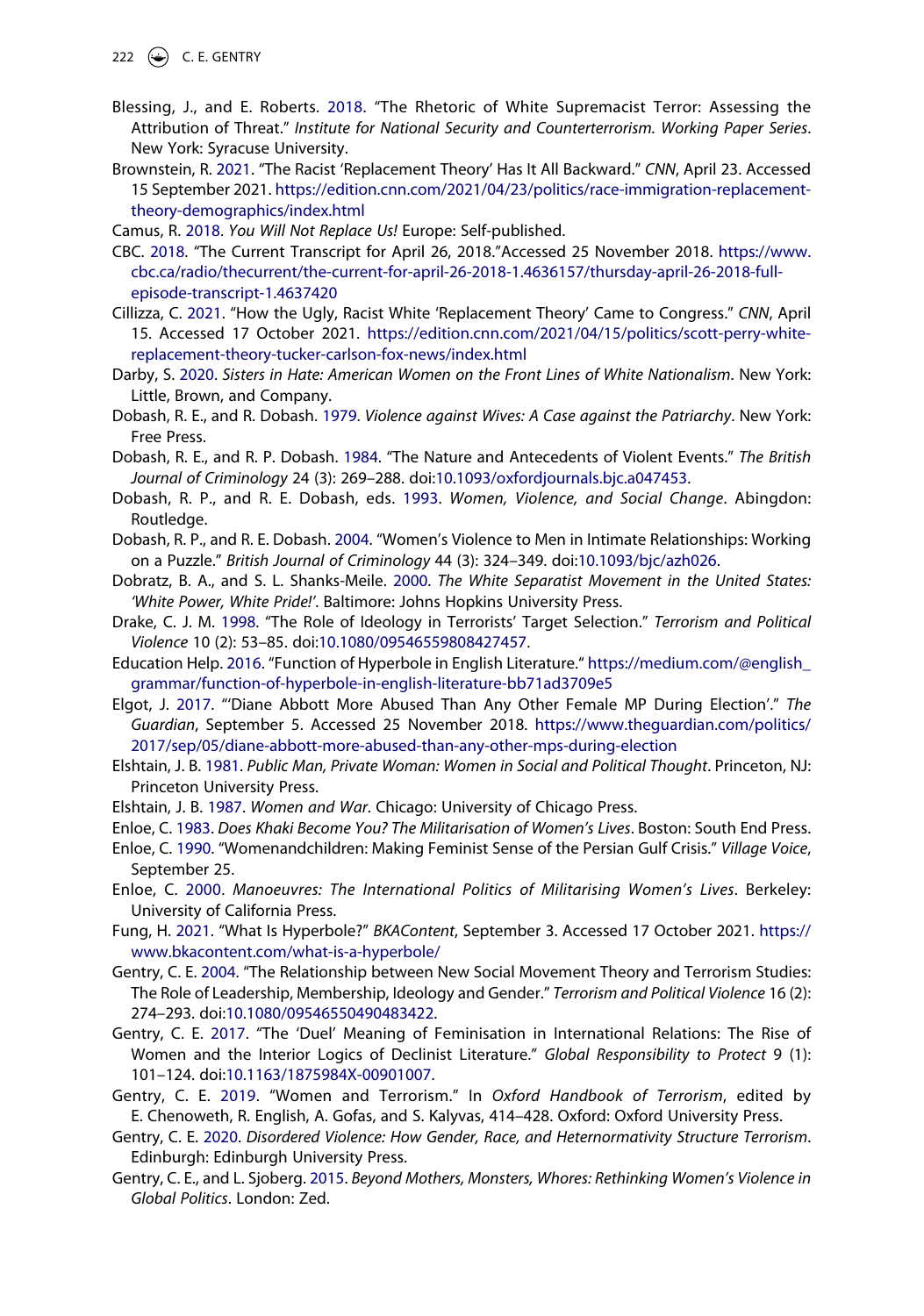- <span id="page-15-7"></span>Gradinariu, L. [2007.](#page-3-0) "Domestic Violence – A Micro-Level Terrorism? Empirical Findings of Significant Similarities between Two Human Rights Violations." *SSRN Electronic Journal*. Accessed 25 November 2018. <https://ssrn.com/abstract=993278>
- <span id="page-15-16"></span>Hoffman, B. [1995](#page-7-2). "'Holy Terror': The Implications of Terrorism Motivated by a Religious Imperative." *Studies in Conflict and Terrorism* 18 (4): 271–284. doi:[10.1080/10576109508435985](https://doi.org/10.1080/10576109508435985).
- <span id="page-15-11"></span>Hoffman, B., and J. Ware. [2020.](#page-5-1) "Incels: America's Newest Domestic Terrorism Threat," January 12. Accessed 17 October 2021. [https://www.lawfareblog.com/incels-americas-newest-domestic](https://www.lawfareblog.com/incels-americas-newest-domestic-terrorism-threat)[terrorism-threat](https://www.lawfareblog.com/incels-americas-newest-domestic-terrorism-threat)
- <span id="page-15-1"></span>Hoffman, B., J. Ware, and E. Shapiro. [2020.](#page-2-7) "Assessing the Threat of Incel Violence." *Studies in Conflict and Terrorism* 43 (7): 565–587. doi:[10.1080/1057610X.2020.1751459.](https://doi.org/10.1080/1057610X.2020.1751459)
- <span id="page-15-12"></span>Holbrook, D., and J. Horgan. [2019](#page-6-4). "Terrorism and Ideology." *Perspectives on Terrorism* 13 (6): 2–15.
- <span id="page-15-3"></span>Hudson, V. M., B. Ballif-Spanvill, M. Caprioli, and C. F. Emmett. [2012.](#page-2-8) *Sex and World Peace*. New York: Columbia University Press.
- <span id="page-15-15"></span>Illing, S. [2020.](#page-6-2) "What We Get Wrong About Misogyny." *Vox*, 7 March. Accessed 27 January 2022. [https://www.vox.com/identities/2017/12/5/16705284/elizabeth-warren-loss-2020-sexism-miso](https://www.vox.com/identities/2017/12/5/16705284/elizabeth-warren-loss-2020-sexism-misogyny-kate-manne) [gyny-kate-manne](https://www.vox.com/identities/2017/12/5/16705284/elizabeth-warren-loss-2020-sexism-misogyny-kate-manne)
- <span id="page-15-5"></span>Johnson, M. P. [1995.](#page-3-3) "Patriarchal Terrorism and Common Couple Violence: Two Forms of Violence against Women." *Journal of Marriage and the Family* 57 (2): 283–294. doi:[10.2307/353683](https://doi.org/10.2307/353683).
- <span id="page-15-19"></span>Jones, H. [2019.](#page-12-2) "More in Common: The Domestication of Misogynist White Supremacy and the Assassination of Jo Cox." *Ethnic and Racial Studies* 42 (14): 2431–2449. doi:[10.1080/](https://doi.org/10.1080/01419870.2019.1577474) [01419870.2019.1577474](https://doi.org/10.1080/01419870.2019.1577474).
- <span id="page-15-6"></span>Kevan, N. G., and J. Archer. [2004](#page-3-4). "Using Johnson's Domestic Violence Typology to Classify Men and Women in a Non-Selected Sample." International Family Violence Research Conference, New Hampshire, 1–45. Accessed 11 February 2013. [http://www.mendeley.com/catalog/using-johnson](http://www.mendeley.com/catalog/using-johnson-s-domestic-violence-typology-classify-men-women-non-selected-sample/%26#x003E) [-s-domestic-violence-typology-classify-men-women-non-selected-sample/&#x003E](http://www.mendeley.com/catalog/using-johnson-s-domestic-violence-typology-classify-men-women-non-selected-sample/%26#x003E)
- <span id="page-15-21"></span>Khan, R. M. [2021](#page-13-17). "Speaking 'Religion' through a Gender Code: The Discursive Power and Gendered-Racial Implications of the Religious Label." *Critical Research on Religion*: 205030322110153, online first. doi:[10.1177/20503032211015302.](https://doi.org/10.1177/20503032211015302)
- <span id="page-15-13"></span>Lerner, G. [1986](#page-6-5). *The Creation of Patriarchy*. Oxford: Oxford University Press).
- <span id="page-15-0"></span>Manne, K. [2018](#page-1-1). *Down Girl: The Logic of Misogyny*. Oxford: Oxford University Press).
- <span id="page-15-18"></span>McEvoy, S. [2009](#page-8-1). "Loyalist Women Paramilitaries in Northern Ireland: Begin- Ning a Feminist Conversation about Conflict Resolution." *Security Studies* 18 (2): 262–286. doi:[10.1080/](https://doi.org/10.1080/09636410902900095) [09636410902900095](https://doi.org/10.1080/09636410902900095).
- <span id="page-15-4"></span>Mutua, M. [2001.](#page-2-3) "Savages, Victims, and Saviours: The Metaphor of Human Rights." *Harvard International Law Review* 42 (1): 201–245.
- <span id="page-15-9"></span>Ortbals, C. D., and L. Poloni-Staudinger. [2014.](#page-4-3) "Women Defining Terrorism: Ethnonationalist, State, and Machista Terrorism." *Critical Studies on Terrorism* 7 (3): 336–356. doi:[10.1080/](https://doi.org/10.1080/17539153.2014.956014) [17539153.2014.956014.](https://doi.org/10.1080/17539153.2014.956014)
- <span id="page-15-8"></span>Pain, R. [2014](#page-3-5). "Everyday Terrorism: Connecting Domestic Violence and Global Terrorism." *Progress in Human Geography* 38 (4): 531–550. doi:[10.1177/0309132513512231](https://doi.org/10.1177/0309132513512231).
- <span id="page-15-17"></span>Parashar, S. [2011.](#page-8-1) "Gender, Jihad, and Jingoism: Women as Perpetrators, Planners, and Patrons of Militancy in Kashmir." *Studies in Conflict and Terrorism* 34 (4): 295–317. doi:[10.1080/](https://doi.org/10.1080/1057610X.2011.551719) [1057610X.2011.551719](https://doi.org/10.1080/1057610X.2011.551719).
- <span id="page-15-14"></span>Pateman, C. [1980.](#page-6-1) "The Disorder of Women:' Women, Love, and the Sense of Justice." *Ethics* 91 (1): 20–34. doi:[10.1086/292200.](https://doi.org/10.1086/292200)
- <span id="page-15-10"></span>Penny, L. [2014](#page-4-1). "'let's Call the Isla Vista Killings What They Were'." *New Statesman*, May 25. Accessed 25 November 2018. [http://www.newstatesman.com/lifestyle/2014/05/lets-call-isla-vista-killings](http://www.newstatesman.com/lifestyle/2014/05/lets-call-isla-vista-killings-what-they-were-misogynist-extremism)[what-they-were-misogynist-extremism](http://www.newstatesman.com/lifestyle/2014/05/lets-call-isla-vista-killings-what-they-were-misogynist-extremism)
- <span id="page-15-2"></span>Pinker, S. [2011.](#page-2-9) *The Better Angels of Our Nature: A History of Violence and Humanity*. New York: Penguin.
- <span id="page-15-20"></span>Rae, G. [2020.](#page-12-3) *Poststructuralist Agency: The Subject in Twentieth-Century Theory*. Edinburgh: Edinburgh University Press.